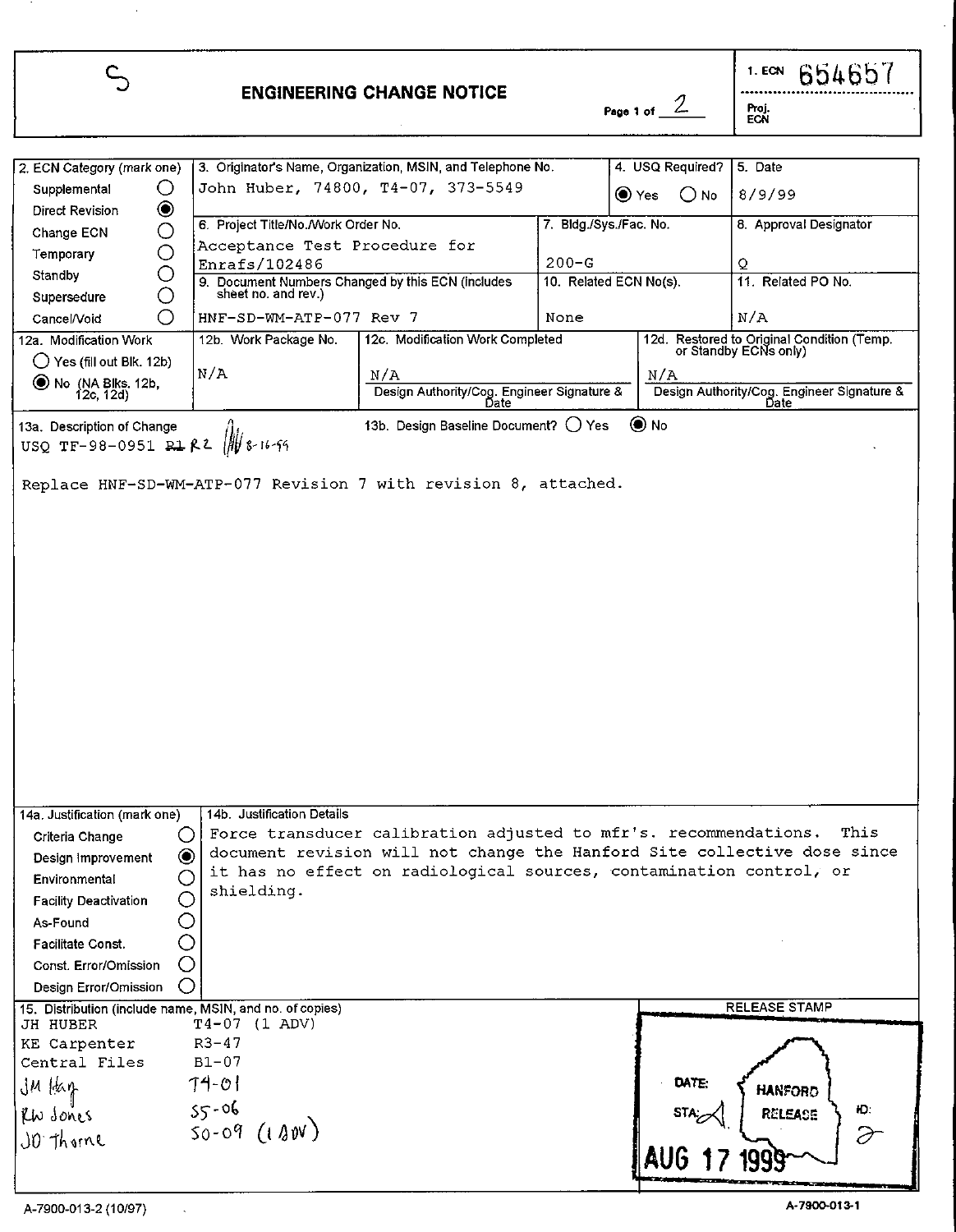|                                             |                 |                          |                                                        |                      |           |                                                                                                                                                                                                                             | 1. ECN (use no. from pg. 1)          |              |
|---------------------------------------------|-----------------|--------------------------|--------------------------------------------------------|----------------------|-----------|-----------------------------------------------------------------------------------------------------------------------------------------------------------------------------------------------------------------------------|--------------------------------------|--------------|
|                                             |                 |                          | <b>ENGINEERING CHANGE NOTICE</b>                       |                      |           |                                                                                                                                                                                                                             | 654657                               |              |
|                                             |                 |                          |                                                        |                      |           | Page 2 of $2$                                                                                                                                                                                                               |                                      |              |
| 16. Design Verification<br>Required         | 17. Cost Impact | <b>ENGINEERING</b>       |                                                        |                      |           | <b>CONSTRUCTION</b>                                                                                                                                                                                                         | 18. Schedule Impact (days)           |              |
| ()Yes                                       | Additional      | N/A<br>S<br>$\Box$       |                                                        | Additional           | N/A<br>S  |                                                                                                                                                                                                                             | Improvement                          | N/A          |
| $\odot$ No                                  | Savings         | N/A<br>S                 |                                                        | Savings              | N/A<br>\$ |                                                                                                                                                                                                                             | Delay                                | N/A          |
| 19.                                         |                 |                          |                                                        |                      |           | Change Impact Review: Indicate the related documents (other than the engineering documents identified on Side 1) that will be affected by the change described in Block 13. Enter the affected document number in Block 20. |                                      |              |
|                                             |                 |                          |                                                        |                      |           |                                                                                                                                                                                                                             |                                      |              |
| SDD/DD                                      |                 |                          | Seismic/Stress Analysis                                |                      |           |                                                                                                                                                                                                                             | <b>Tank Calibration Manual</b>       | $\Box$       |
| Functional Design Criteria                  |                 |                          | Stress/Design Report                                   |                      |           |                                                                                                                                                                                                                             | <b>Health Physics Procedure</b>      |              |
| <b>Operating Specification</b>              |                 |                          | Interface Control Drawing                              |                      |           |                                                                                                                                                                                                                             | <b>Spares Multiple Unit Listing</b>  | $\Box$       |
| <b>Criticality Specification</b>            |                 |                          | <b>Calibration Procedure</b><br>Installation Procedure |                      |           | Component Index                                                                                                                                                                                                             | <b>Test Procedures/Specification</b> | $\Box$       |
| Conceptual Design Report<br>Equipment Spec. |                 |                          | Maintenance Procedure                                  |                      |           |                                                                                                                                                                                                                             | ASME Coded Item                      | $\Box$       |
| Const. Spec.                                |                 |                          | <b>Engineering Procedure</b>                           |                      |           |                                                                                                                                                                                                                             | Human Factor Consideration           | $\Box$       |
| Procurement Spec.                           |                 |                          | Operating Instruction                                  |                      |           |                                                                                                                                                                                                                             | <b>Computer Software</b>             | $\Box$       |
| Vendor Information                          |                 |                          | <b>Operating Procedure</b>                             |                      |           |                                                                                                                                                                                                                             | Electric Circuit Schedule            | - 1          |
|                                             |                 |                          | <b>Operational Safety Requirement</b>                  |                      |           | <b>ICRS Procedure</b>                                                                                                                                                                                                       |                                      | T,           |
| OM Manual<br><b>FSAR/SAR</b>                |                 |                          | <b>IEFD Drawing</b>                                    |                      |           |                                                                                                                                                                                                                             | Process Control Manual/Plan          | $\mathbb{Z}$ |
| <b>Safety Equipment List</b>                |                 |                          | <b>Cell Arrangement Drawing</b>                        |                      |           |                                                                                                                                                                                                                             | Process Flow Chart                   |              |
| <b>Radiation Work Permit</b>                |                 |                          | <b>Essential Material Specification</b>                |                      |           |                                                                                                                                                                                                                             | Purchase Requisition                 |              |
| Environmental Impact Statement              |                 |                          | Fac. Proc. Samp. Schedule                              |                      |           | <b>Tickler File</b>                                                                                                                                                                                                         |                                      |              |
| <b>Environmental Report</b>                 |                 | $\blacksquare$           | Inspection Plan                                        |                      |           | None                                                                                                                                                                                                                        |                                      | Χ            |
| <b>Environmental Permit</b>                 |                 |                          | <b>Inventory Adjustment Request</b>                    |                      |           |                                                                                                                                                                                                                             |                                      | $\Box$       |
| None                                        |                 |                          |                                                        |                      |           |                                                                                                                                                                                                                             |                                      |              |
| 21. Approvals                               | Signature       |                          | Date                                                   |                      |           | Signature                                                                                                                                                                                                                   |                                      | Date         |
| Design Authority                            |                 | $\mathcal{N}/\mathit{h}$ |                                                        | Design Agent         |           |                                                                                                                                                                                                                             |                                      |              |
| Cog. Eng. John Huber                        |                 |                          | $8 - 10 - 99$                                          |                      |           |                                                                                                                                                                                                                             |                                      |              |
| Cog. Mgr. Rich Larson                       |                 |                          |                                                        | <b>PE</b>            |           |                                                                                                                                                                                                                             |                                      |              |
|                                             |                 |                          | 8/16                                                   |                      |           |                                                                                                                                                                                                                             |                                      |              |
|                                             |                 | RE Souson                |                                                        | QA                   |           |                                                                                                                                                                                                                             |                                      |              |
| Roger True<br>QA                            |                 |                          | $8 - 10$                                               | Safety               |           |                                                                                                                                                                                                                             |                                      |              |
| Safety                                      |                 |                          |                                                        | Design               |           |                                                                                                                                                                                                                             |                                      |              |
| Environ.                                    |                 |                          |                                                        | Environ.             |           |                                                                                                                                                                                                                             |                                      |              |
| Other                                       |                 |                          |                                                        | Other                |           |                                                                                                                                                                                                                             |                                      |              |
|                                             |                 |                          |                                                        |                      |           |                                                                                                                                                                                                                             |                                      |              |
|                                             |                 |                          |                                                        |                      |           |                                                                                                                                                                                                                             |                                      |              |
|                                             |                 |                          |                                                        | DEPARTMENT OF ENERGY |           |                                                                                                                                                                                                                             |                                      |              |
|                                             |                 |                          |                                                        | Approval Signature   |           | Signature or a Control Number that tracks the                                                                                                                                                                               |                                      |              |
|                                             |                 |                          |                                                        | <b>ADDITIONAL</b>    |           |                                                                                                                                                                                                                             |                                      |              |
|                                             |                 |                          |                                                        |                      |           |                                                                                                                                                                                                                             |                                      |              |
|                                             |                 |                          |                                                        |                      |           |                                                                                                                                                                                                                             |                                      |              |
|                                             |                 |                          |                                                        |                      |           |                                                                                                                                                                                                                             |                                      |              |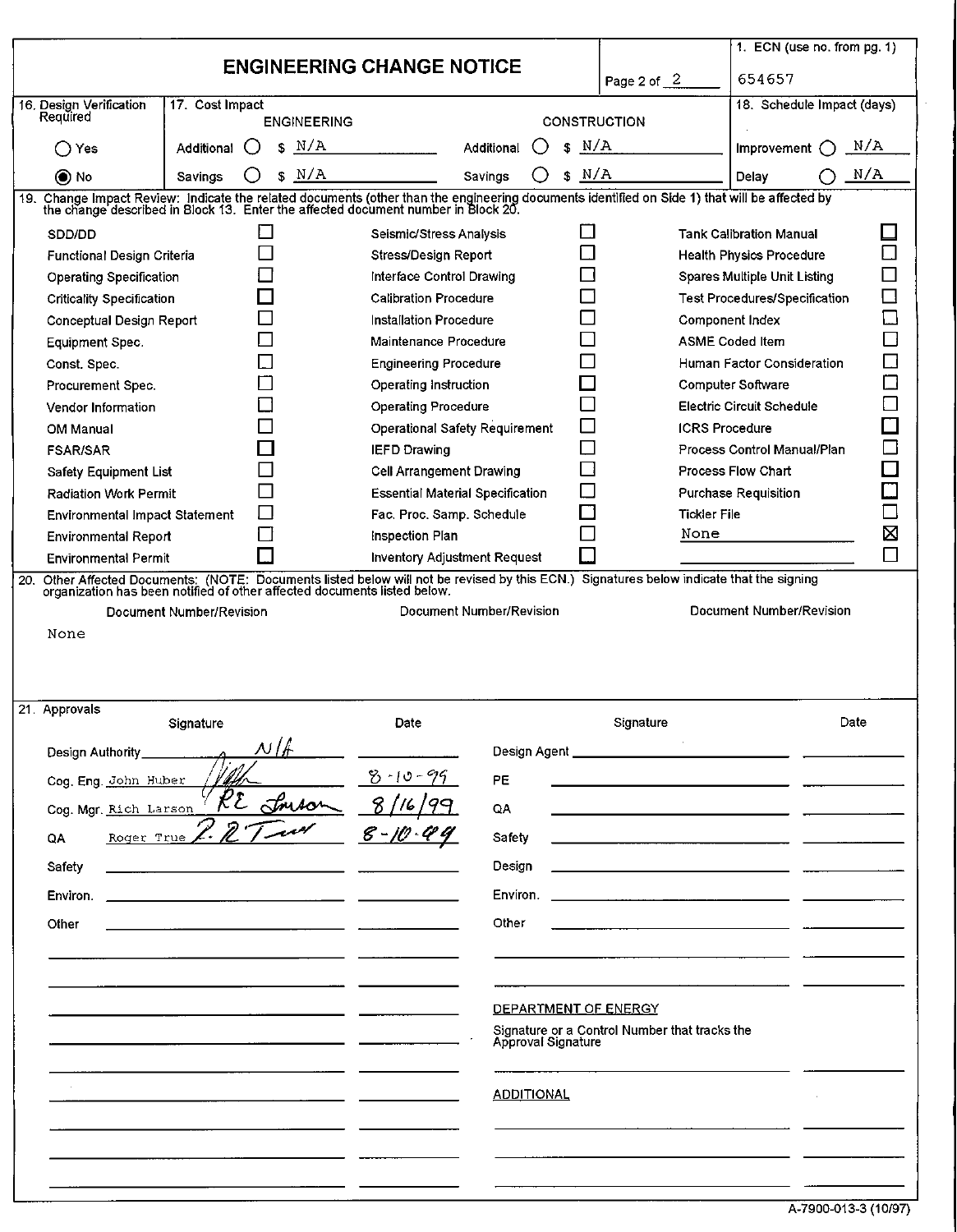# <span id="page-2-0"></span>ENRAF Series 854 Advanced Technology Gauge (ATG) Acceptance Test Procedure

John **Huber Lockheed Martin Hanford Corporation, Richland, WA 99352**  Richland, WA 99352 US. Department of Energy Contract DE-AC06-96RL13200

| <b>EDT/ECN: 654657</b> | UC. $512 \times 2030$ |
|------------------------|-----------------------|
| Org Code: $74800$      | Charge Code: $102486$ |
| B&R Code: EW3120071    | Total Pages: $27$     |

Keywords: **Enraf, Densitometer, Gauge, Gage, ATG, 854, Level, LIT, Level Indicating Transmitter, Density Indicating Transmitter, Logger, LOGV18** 

Abstract: **This Acceptance Test Procedure determines acceptability of Enraf Series 854 ATG Level detectors before they are installed in the field.** 

TRADEMARK DISCLAIMER. Reference herein to any specific commercial product, process, or service by trade name, trademark, manufacturer, or otherwise, does not necessarily constitute or imply its endorsement, recommendation, or favoring by the United States Government or any agency thereof or its contractors or subcontractors.

Printed in the United States of America. To obtain copies of this document, contact: Document Control Services, P.O. Box 950, Mailstop H6-08, Richland WA 99352, Phone (509) 372-2420; Fax (509) 376-4989.

% <u>de de proval de la component de la component de la component de la component de la component de la component de la component de la component de la component de la component de la component de la component de la component </u>

DATE: **HANFORD** Ю: Release 2

**Approved For Public Release**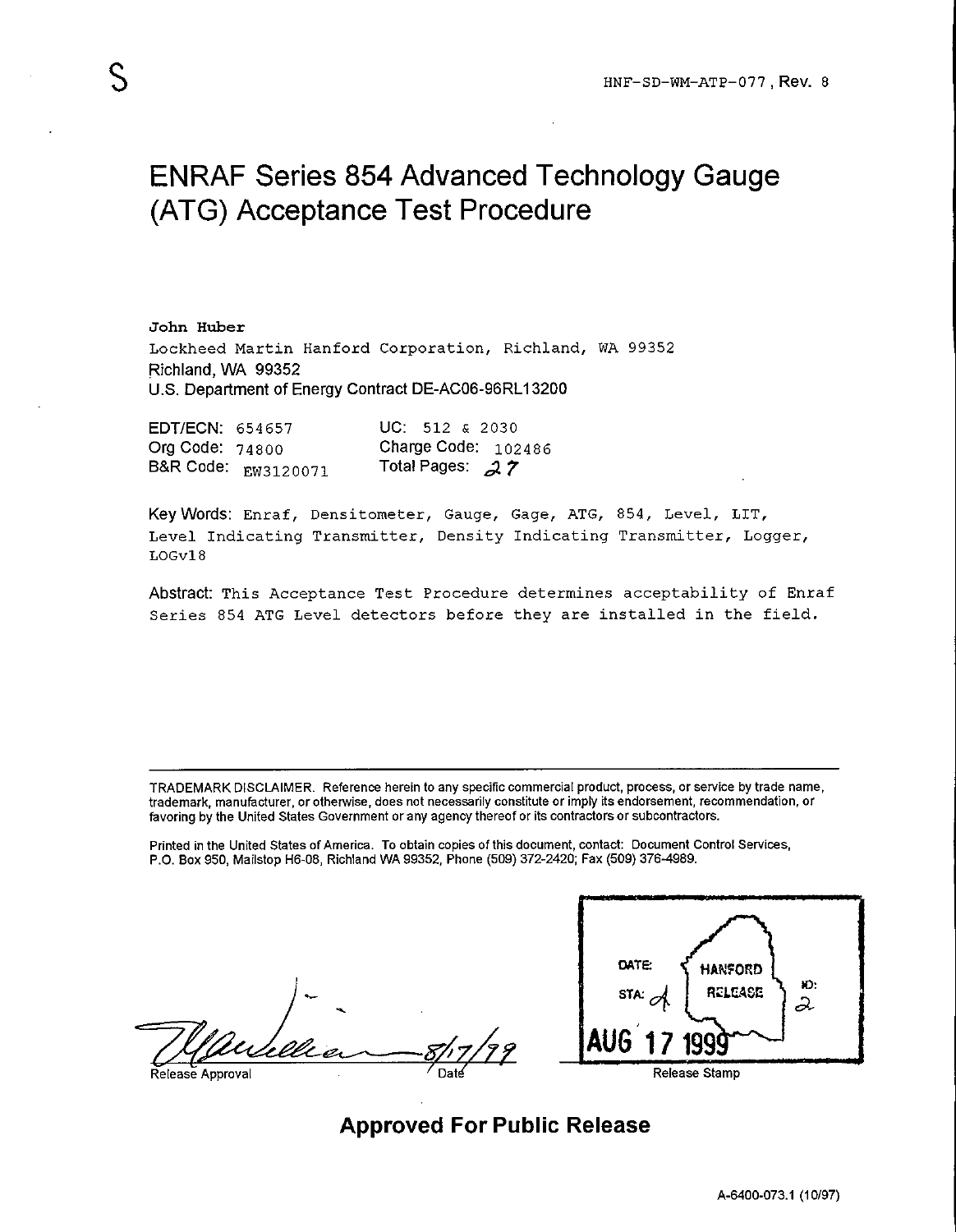# <span id="page-3-0"></span>**RECORD OF REVISION**

|                                                            |                                                                                                                                                                                                                                                                                                                                       |                                                                                                                                                                                                                                                                                                                                                                                                                                                                       | Page $1$                                                                                                                                                                                                                                               |
|------------------------------------------------------------|---------------------------------------------------------------------------------------------------------------------------------------------------------------------------------------------------------------------------------------------------------------------------------------------------------------------------------------|-----------------------------------------------------------------------------------------------------------------------------------------------------------------------------------------------------------------------------------------------------------------------------------------------------------------------------------------------------------------------------------------------------------------------------------------------------------------------|--------------------------------------------------------------------------------------------------------------------------------------------------------------------------------------------------------------------------------------------------------|
|                                                            |                                                                                                                                                                                                                                                                                                                                       |                                                                                                                                                                                                                                                                                                                                                                                                                                                                       |                                                                                                                                                                                                                                                        |
| Change Control Record                                      |                                                                                                                                                                                                                                                                                                                                       |                                                                                                                                                                                                                                                                                                                                                                                                                                                                       |                                                                                                                                                                                                                                                        |
| (4) Description of Change - Replace, Add, and Delete Pages |                                                                                                                                                                                                                                                                                                                                       | (5) Cog. Engr.                                                                                                                                                                                                                                                                                                                                                                                                                                                        | Authorized for Release<br>(6) Cog. Mgr.<br>Date                                                                                                                                                                                                        |
| EDT 141624, 2/18/94                                        |                                                                                                                                                                                                                                                                                                                                       |                                                                                                                                                                                                                                                                                                                                                                                                                                                                       | TL Moore                                                                                                                                                                                                                                               |
| of 14 and 14 of 14. ECN 602579, 4/15/94                    |                                                                                                                                                                                                                                                                                                                                       |                                                                                                                                                                                                                                                                                                                                                                                                                                                                       | TL Moore                                                                                                                                                                                                                                               |
| Replaces Record of revision page i, replaces               |                                                                                                                                                                                                                                                                                                                                       |                                                                                                                                                                                                                                                                                                                                                                                                                                                                       | TL Moore                                                                                                                                                                                                                                               |
|                                                            |                                                                                                                                                                                                                                                                                                                                       |                                                                                                                                                                                                                                                                                                                                                                                                                                                                       | TL Moore                                                                                                                                                                                                                                               |
| Replace Rev 0-C with Rev 1, ECN 608122, ECN                |                                                                                                                                                                                                                                                                                                                                       |                                                                                                                                                                                                                                                                                                                                                                                                                                                                       | TL Moore                                                                                                                                                                                                                                               |
|                                                            |                                                                                                                                                                                                                                                                                                                                       |                                                                                                                                                                                                                                                                                                                                                                                                                                                                       | TL Moore                                                                                                                                                                                                                                               |
|                                                            |                                                                                                                                                                                                                                                                                                                                       |                                                                                                                                                                                                                                                                                                                                                                                                                                                                       | TL Moore                                                                                                                                                                                                                                               |
|                                                            |                                                                                                                                                                                                                                                                                                                                       |                                                                                                                                                                                                                                                                                                                                                                                                                                                                       | TL Moore                                                                                                                                                                                                                                               |
|                                                            |                                                                                                                                                                                                                                                                                                                                       |                                                                                                                                                                                                                                                                                                                                                                                                                                                                       |                                                                                                                                                                                                                                                        |
| ECN 631297                                                 |                                                                                                                                                                                                                                                                                                                                       |                                                                                                                                                                                                                                                                                                                                                                                                                                                                       | JL Homan                                                                                                                                                                                                                                               |
|                                                            |                                                                                                                                                                                                                                                                                                                                       |                                                                                                                                                                                                                                                                                                                                                                                                                                                                       |                                                                                                                                                                                                                                                        |
| ECN 638783, 617152, 613204                                 |                                                                                                                                                                                                                                                                                                                                       |                                                                                                                                                                                                                                                                                                                                                                                                                                                                       | JL Homan                                                                                                                                                                                                                                               |
| Revised Densitometer Acceptance and updated                |                                                                                                                                                                                                                                                                                                                                       | <b>JH</b> <sub>d</sub> Huber                                                                                                                                                                                                                                                                                                                                                                                                                                          | RE Larson                                                                                                                                                                                                                                              |
|                                                            |                                                                                                                                                                                                                                                                                                                                       |                                                                                                                                                                                                                                                                                                                                                                                                                                                                       | RE Larsar<br>8/16/99                                                                                                                                                                                                                                   |
| ECN 654657                                                 |                                                                                                                                                                                                                                                                                                                                       | JH Huber 49                                                                                                                                                                                                                                                                                                                                                                                                                                                           | RE Larson                                                                                                                                                                                                                                              |
|                                                            |                                                                                                                                                                                                                                                                                                                                       |                                                                                                                                                                                                                                                                                                                                                                                                                                                                       |                                                                                                                                                                                                                                                        |
|                                                            |                                                                                                                                                                                                                                                                                                                                       |                                                                                                                                                                                                                                                                                                                                                                                                                                                                       |                                                                                                                                                                                                                                                        |
|                                                            |                                                                                                                                                                                                                                                                                                                                       |                                                                                                                                                                                                                                                                                                                                                                                                                                                                       |                                                                                                                                                                                                                                                        |
|                                                            |                                                                                                                                                                                                                                                                                                                                       |                                                                                                                                                                                                                                                                                                                                                                                                                                                                       |                                                                                                                                                                                                                                                        |
|                                                            |                                                                                                                                                                                                                                                                                                                                       |                                                                                                                                                                                                                                                                                                                                                                                                                                                                       |                                                                                                                                                                                                                                                        |
|                                                            |                                                                                                                                                                                                                                                                                                                                       |                                                                                                                                                                                                                                                                                                                                                                                                                                                                       |                                                                                                                                                                                                                                                        |
|                                                            |                                                                                                                                                                                                                                                                                                                                       |                                                                                                                                                                                                                                                                                                                                                                                                                                                                       |                                                                                                                                                                                                                                                        |
|                                                            |                                                                                                                                                                                                                                                                                                                                       |                                                                                                                                                                                                                                                                                                                                                                                                                                                                       |                                                                                                                                                                                                                                                        |
|                                                            |                                                                                                                                                                                                                                                                                                                                       |                                                                                                                                                                                                                                                                                                                                                                                                                                                                       | A-7320-005 (10/97)                                                                                                                                                                                                                                     |
|                                                            |                                                                                                                                                                                                                                                                                                                                       |                                                                                                                                                                                                                                                                                                                                                                                                                                                                       |                                                                                                                                                                                                                                                        |
|                                                            |                                                                                                                                                                                                                                                                                                                                       |                                                                                                                                                                                                                                                                                                                                                                                                                                                                       |                                                                                                                                                                                                                                                        |
|                                                            |                                                                                                                                                                                                                                                                                                                                       |                                                                                                                                                                                                                                                                                                                                                                                                                                                                       |                                                                                                                                                                                                                                                        |
|                                                            |                                                                                                                                                                                                                                                                                                                                       |                                                                                                                                                                                                                                                                                                                                                                                                                                                                       |                                                                                                                                                                                                                                                        |
|                                                            | <b>RECORD OF REVISION</b><br>(7)<br>14, add appx. A ECN 608122, 5/24/94<br>613180, 7/20/94<br>rewrite, ECN 613319, 1/24/95<br>rewrite, ECN 620620, 5/5/95<br>rewrite, ECN 631224, 3/27/96<br>test requirements for Enraf Densitometers<br>additional steps in section 2.7<br>format ECN 638790<br>eliminated densitometer calibration | Add Record of Revision page i, replaces pages 2<br>pages 10 of 14 and 14 of 14. ECN 602580, 5/3/94.<br>Replace ROR page i, replaces pages 4, 6, 9, 12 and<br>Replaces rev 1 with rev 2, rev 2 is a complete<br>Replaces rev 2 with rev 3, rev 3 is a complete<br>Replaces rev 3 with rev 4, rev 4 is a complete<br>Replaces rev 4 with rev 5, Rev 5 incorporates<br>Clarified recording of DV in step 2.8.31. Added<br>Revised force transducer calibration check and | (1) Document Number<br>HNF-SD-WM-ATP-077<br>Enraf Series 854 Advanced Technology Gauge (ATG) Acceptance Test Procedure<br>GA Barnes<br>GA Barnes<br>GA Barnes<br>GA Barnes<br>GA Barnes<br>GA Barnes<br>GA Barnes<br>GA Barnes<br>JH HUber<br>JH Huber |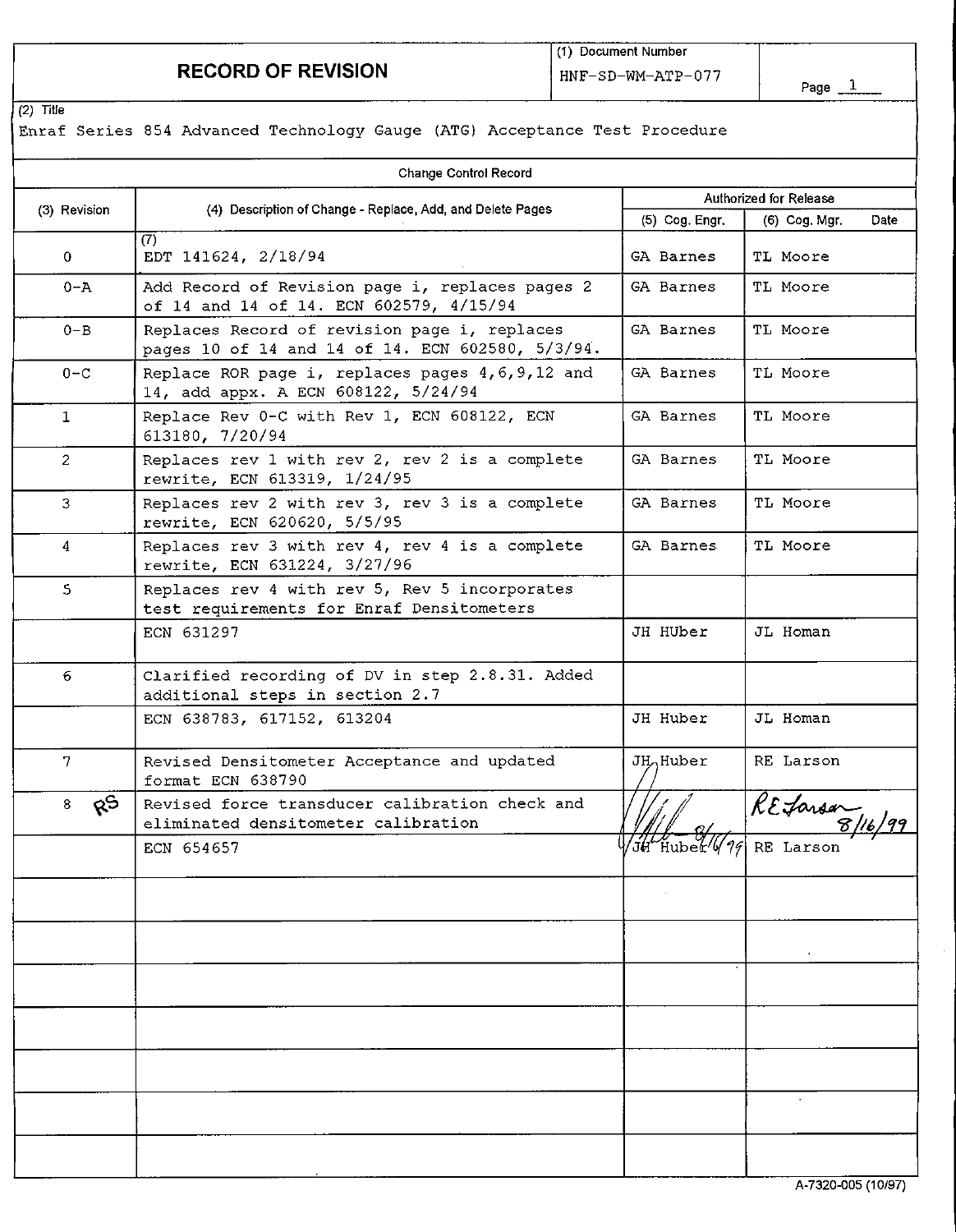**HNF-SD-WM-ATP-077**  REV *8* 

 $\sim 10$ 

# TABLE OF CONTENTS

| <b>1.0 INSTRUCTIONS</b>                                | 3                       |
|--------------------------------------------------------|-------------------------|
| <b>1.1 PURPOSE</b>                                     | 3                       |
| 1.2 SCOPE                                              | 3                       |
| <b>1.3 REFERENCES</b>                                  | 3                       |
| <b>1.4 RESPONSIBILITIES</b>                            | $\overline{\mathbf{4}}$ |
| <b>1.5 DESCRIPTION OF THE SYSTEM</b>                   | $\overline{4}$          |
| <b>1.6 TEST CONDITIONS AND EQUIPMENT REQUIRED</b>      | $\overline{\mathbf{4}}$ |
| <b>1.7 CRITERIA</b>                                    | 5                       |
| <b>1.8 DATA SHEET INSTRUCTIONS</b>                     | 5                       |
| <b>1.9 TEST CONDUCT</b>                                | 6                       |
| <b>2.0 TEST EXECUTION</b>                              | $\mathbf 6$             |
| <b>2.1 INITIALIZING THE GAUGE</b>                      | $\overline{7}$          |
| <b>2.2 CHECKING FOR ERROR CODES</b>                    | 8                       |
| 2.3 TESTING THE LEVEL GAUGE OPERABILITY                | 8                       |
| <b>2.4 DRUM CIRCUMFERENCE VERIFICATION</b>             | 10                      |
| 2.5 DISPLACER WEIGHT VERIFICATION AND FORCE TRANSDUCER |                         |
| <b>CALIBRATION</b>                                     | 11                      |
| <b>2.6 TRANSPORTING THE LEVEL GAUGE</b>                | 14                      |
| 2.7 DATA                                               | 15                      |
| 3.0 EXCEPTIONS TO ACCEPTANCE TEST                      | 15                      |
| <b>4.0 TEST DATA MANAGEMENT</b>                        | 15                      |
| <b>4.1 ACCEPTANCE TEST REPORT GUIDANCE</b>             | 16                      |
| <b>EXCEPTIONS DATA SHEET</b>                           | 18                      |
| <b>FIGURE 1 - TEST SETUP</b>                           | 19                      |
| <b>APPENDIX A</b>                                      | $A-1$                   |
| <b>A1 Computer Setup Guidance</b>                      | $A-2$                   |
| <b>A2 Changing Level Dimension</b>                     | $A-3$                   |
| A3 Logging Gauge Data onto Computer                    | $A - 4$                 |
| A4 Installing Drum and Displacer                       | $A - 4$                 |
| <b>A5 Remove Drum and Displacer</b>                    | $A-5$                   |
| <b>APPENDIX B - Drum Bearing Removal/Conditioning</b>  | $B-1$                   |

 $\sim$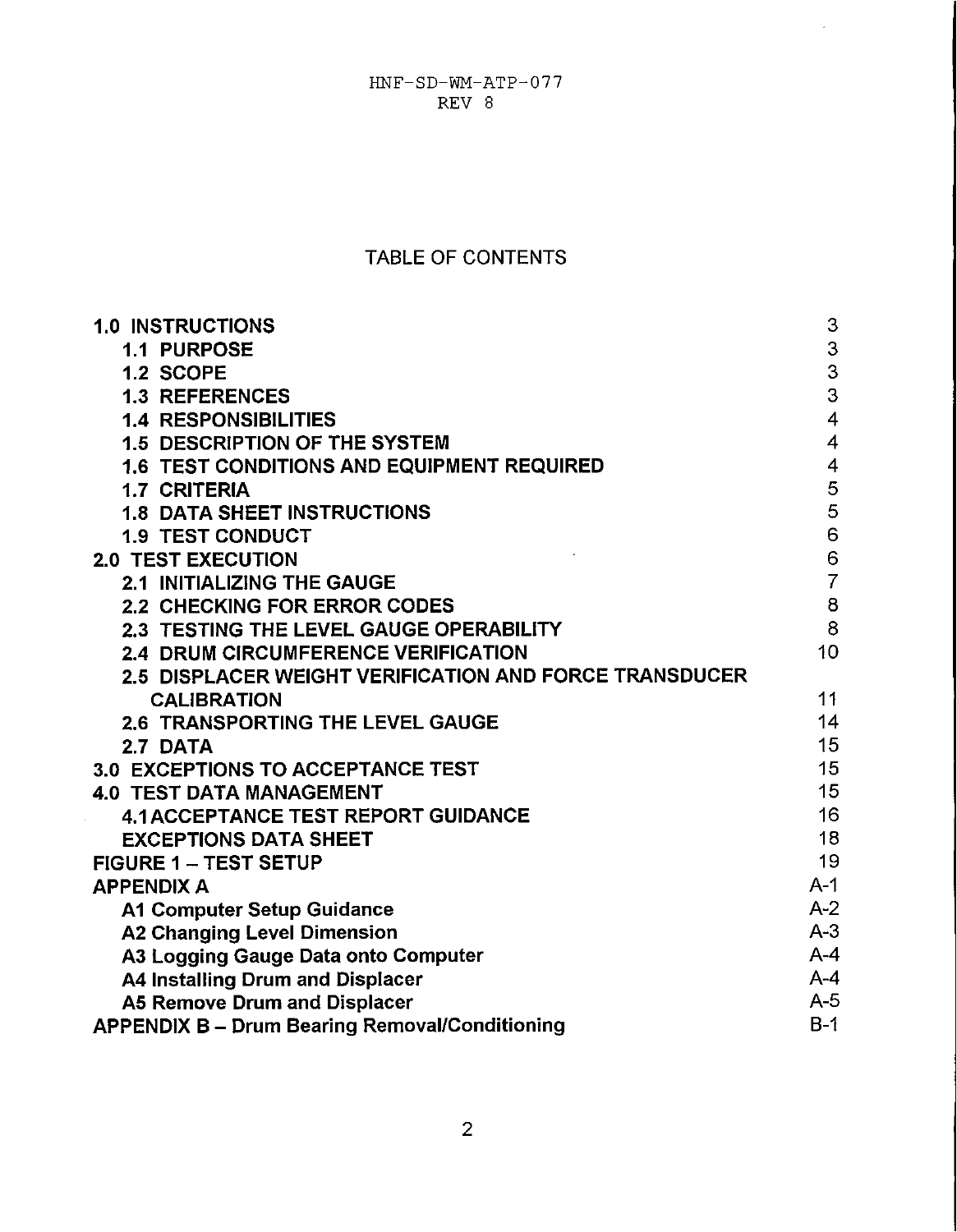# **ENRAF SERIES 854 ADVANCED TECHNOLOGY GAUGE (ATG) ACCEPTANCE TEST PROCEDURE**

### **1.0 INSTRUCTIONS**

#### **1.1 PURPOSE**

This procedure checks the Enraf gauge received at Hanford is completely functional and has received no shipping damage. This procedure does not certify the gauge operation. The manufacturer certifies gauge operation.

#### **1.2 SCOPE**

This procedure provides acceptance testing for Enraf Series 854 level gauges used to monitor levels in Hanford Waste Storage Tanks. The test will verify that the gauge functions according to the manufacturer's instructions and specifications and is properly setup prior to being delivered to the tank farm area. This ATP does not set up the gauge for any specific tank, but is generalized to permit testing the gauge prior to installation package preparation.

#### **1.3 REFERENCES**

- Instruction Manual Series 854 ATG Level Gauge, Enraf Inc., Part No. 4416.220,  $\bullet$ Version 2.2 (See CV-31560, vendor information file).
- **Instruction Manual 854 ATG Density Software Package, Enraf Inc., Part No.** 0000.564.4416.221 -40, Version 1 .O (See CV-31560, vendor information file).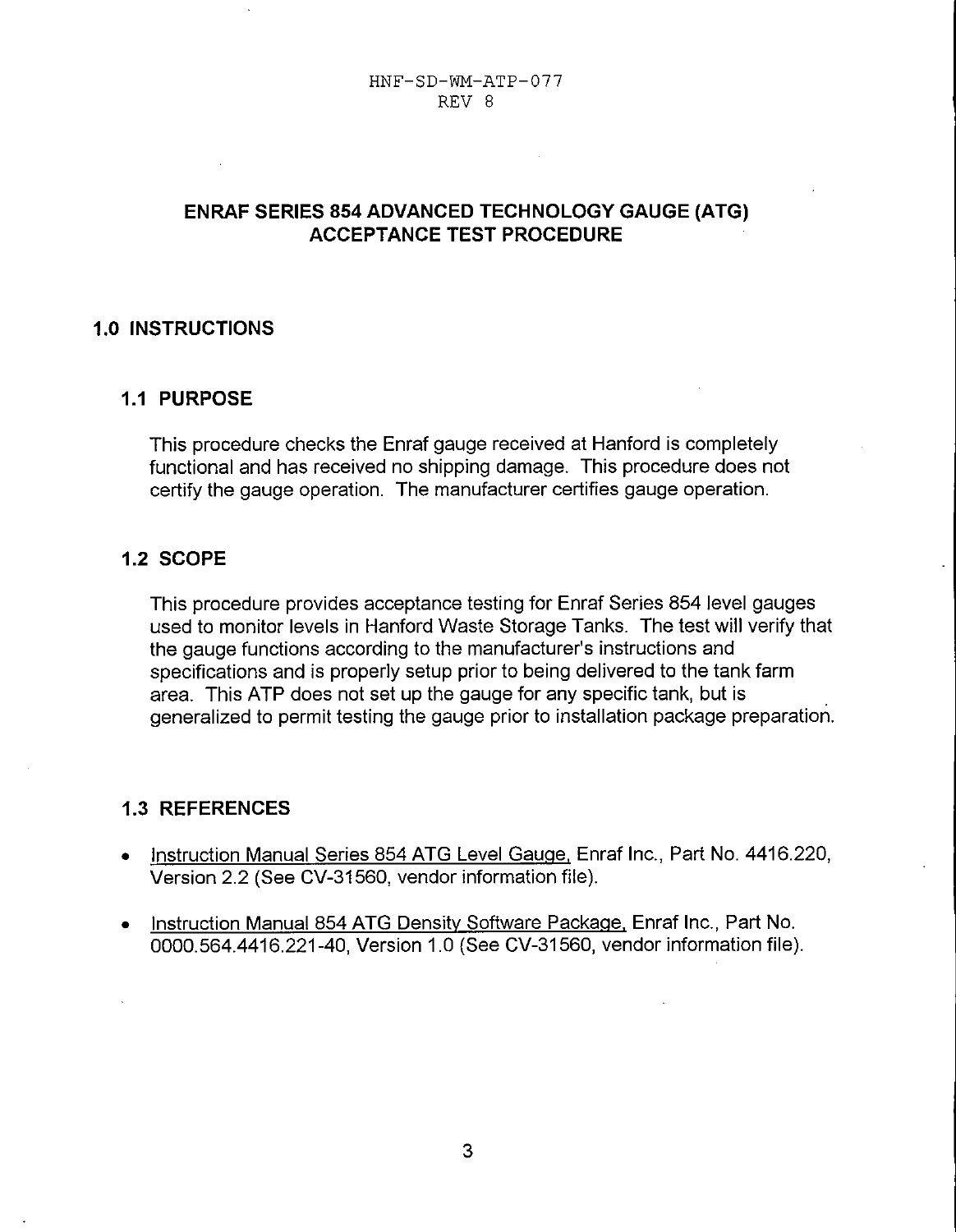# <span id="page-6-0"></span>**1.4 RESPONSIBILITIES**

- 1.4.1 The Supervisor/Lead is responsible for coordinating the level gauge testing.
- 1.4.2 Instrument Craft is responsible for performing the testing and recording the test results.
- 1.4.3 Quality Control is responsible for witnessing the tests, signing the data sheets when testing is completed and placing a "green tag" on the gauge after successful completion of the test.
- 1.4.4 Cognizant engineer is responsible for dispositioning exceptions and providing direction during troubleshooting activities. I

# **1.5 DESCRIPTION OF THE SYSTEM**

Enraf Series 854 level gauges are certified by Factory Mutual (FM) for National Fire Protection Association (NFPA 70) hazardous Class **I,** Division 1, Groups **B,**  C, and D Locations. Its level measuring principle is based on the detection of variations in the weight of a displacer suspended in the process fluid. The displacer is connected to a wire wound on a precision measuring drum. A level change causes a change in the weight of the displacer which will be detected by the force transducer. Electronics within the gauge cause a servo motor to adjust the position of the displacer and compute the tank level based on the new position of the displacer drum. The gauge displays the level in decimal inches. transmits the level data for remote data processing. Depending on the specific installation, an analog or digital output signal

# **1.6TEST CONDITIONS AND EQUIPMENT REQUIRED**

The equipment listed below is required to perform this procedure

- Computer
- Portable Enraf Terminal (PET) Model No. 847
- Enraf Test Weights (Enraf PN 1854-061)
- Reamer (Enraf PN 4563.030) or #31 drill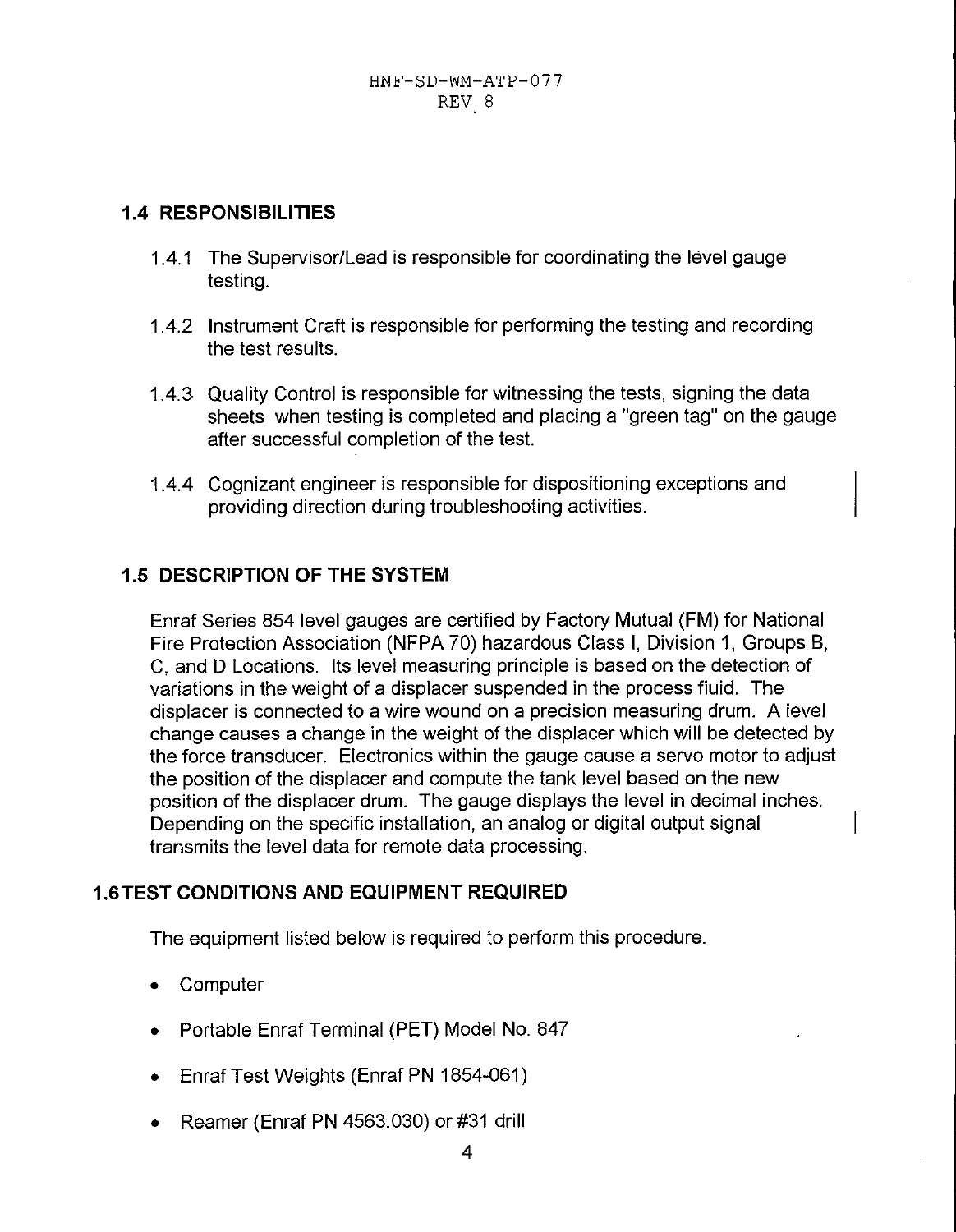- <span id="page-7-0"></span>Enraf Extraction Tool (optional)
- RS-232C Interface Modules

### 1.7CRITERIA

- 1.7.1 The gauge *must accept all commands*. If a command is not accepted as described by vendor documentation, the condition must be resolved adequately in the exceptions block.
- 1.7.2 The force transducer must accept calibration. The force transducer within the gauge is the primary component important to gauge operability. Should the force transducer be out of calibration, the gauge will not weigh the displacer properly, causing the gauge to report erroneous levels if at all. In the case of a Level Gauge ATP, the force transducer must report a known test weight within 3 grams of the actual weight inscribed or marked on the test weight.
- 1.7.3 All error codes *must* be clearable. All operations or activities performed by the gauge must be carried out as expected or described in the test or vendor documentation. If any operation returns an error code, recovery must be possible within a reasonable amount of time and effort.

# 1.8DATA SHEET INSTRUCTIONS I

- 1.8.1 The Test Execution Data sheet contains five columns.
- 1.8.1.1 Column 1 contains the step number relating to the data.
- 1.8.1.2 Column 2 contains the attribute or feature of the gauge being tested.
- 1.8.1.3 Column 3 contains the expected value as a result of performing the referenced step.
- 1.8.1.4 Column 4 contains space for recording the actual value or data resulting from step performance.
- 1.8.1.5 Column 5 is to be marked "A" for Accept if the expected value was recorded or "R" for reject if a value different from the expected value was recorded. If "R" is entered, a corresponding entry must be made in the Exceptions Data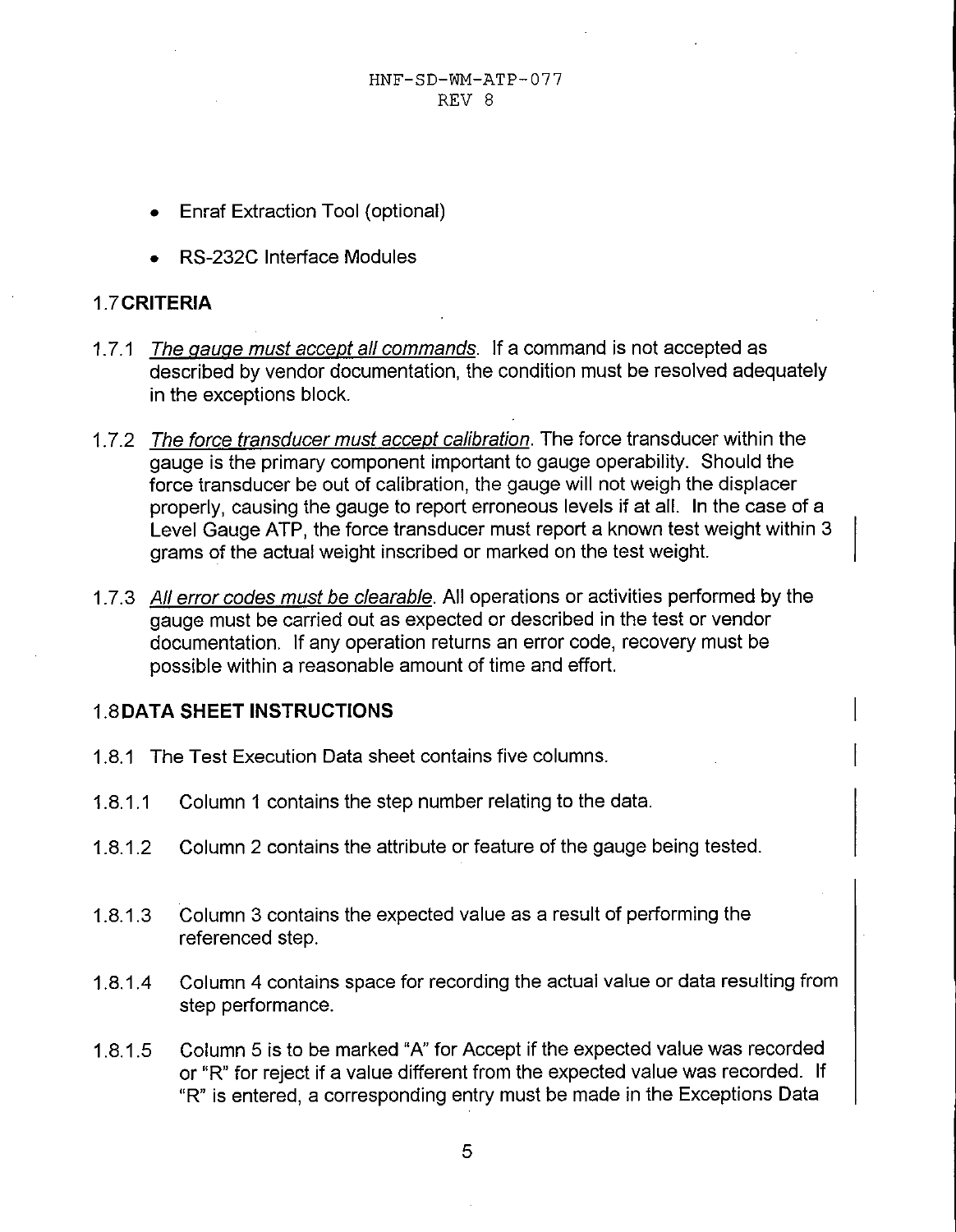<span id="page-8-0"></span>Sheet. The cognizant engineer shall disposition the exception as described in section 3.0.

1.8.1.6 Column 6 contains space for entering comments or observations.

# 1.9 TEST CONDUCT

- 1.9.1 If at anytime during performance of this procedure assistance is needed or required conditions cannot be met, contact the cognizant engineer.
- 1.9.2 If the measuring drum is dropped onto a hard surface, it must be replaced with a new one. The dropped drum may be discarded.
- 1.9.3 The drum compartment cover and electronics cover may be removed andlor installed at any time during the test as needed.

# **2.0** TEST EXECUTION

# NOTE:

The commands typed on the PET or computer are shown in square brackets **"0"** (The square brackets are NOT to be typed as part of the command). Included is any additional information the command requires. After typing the text within the square brackets, press the ENTER key. If an error is made during the typing of the command, use the backspace (BS) key to delete the error.

After entering a command, the PET or computer will give one of *two*  responses: The first response will show the entered command with an "&" character at the end (i.e. "TG&"). This response tells the user that the gauge accepted the command. The second response will show the two digit command (i.e. TG) followed by a "!" and a three digit error code (i.e. "TG!053"). This command tells the user that the gauge did not accept the command. For a list of error codes, see the Enraf **854** ATG Level Gauge Instruction Manual, section **12.4.**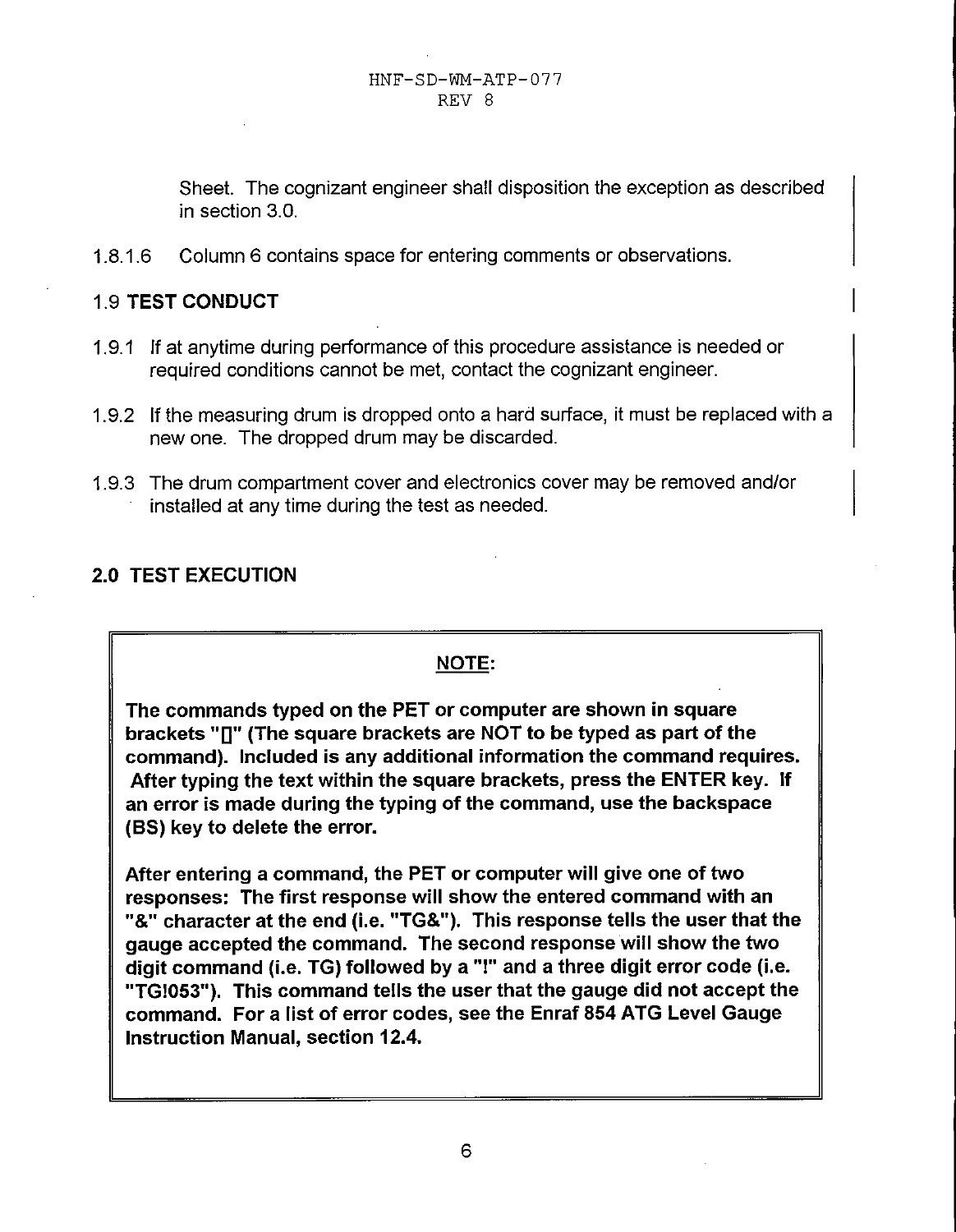# **PROCEDURE NOTE**

<span id="page-9-0"></span>**An additional or repeat force transducer calibration may be performed at**  any time at the Supervisor/Lead's discretion.

# **2.1 INITIALIZING THE GAUGE**

### **INFORMATION**

**This section prepares the gauge for testing. It connects power and unlocks the servo motor.** 

- 2.1.1 Mount the gauge per the 854 ATG Level gauge Instruction Manual. Provide electrical connections to the gauge per the 854 ATG Level Gauge Instruction Manual, the National Fire Protection Association (NFPA 70) National Electrical Code.
- 2.1.2 Install the drum and displacer per Appendix A4. I
- 2.1.3 Unlock the servo motor prior to connecting power per the 854 ATG Level Gauge Instruction Manual, Section 8.5.
- 2.1.4 Connect the PET to the optical port located on the side of the gauge housing,
- 2.1.5 Connect the gauge to a 120 Vac (+/- 5 Vac) power source, per the 854 ATG Level Gauge Instruction Manual, Section 4.3.1. The display screen on the gauge will show one dark line. After approximately 20 seconds, the display will show the gauge initializing.
- 2.1.6 Configure the gauge per Appendix A Section COMPUTER SETUP GUIDANCE and [Figure 1.](#page-21-0)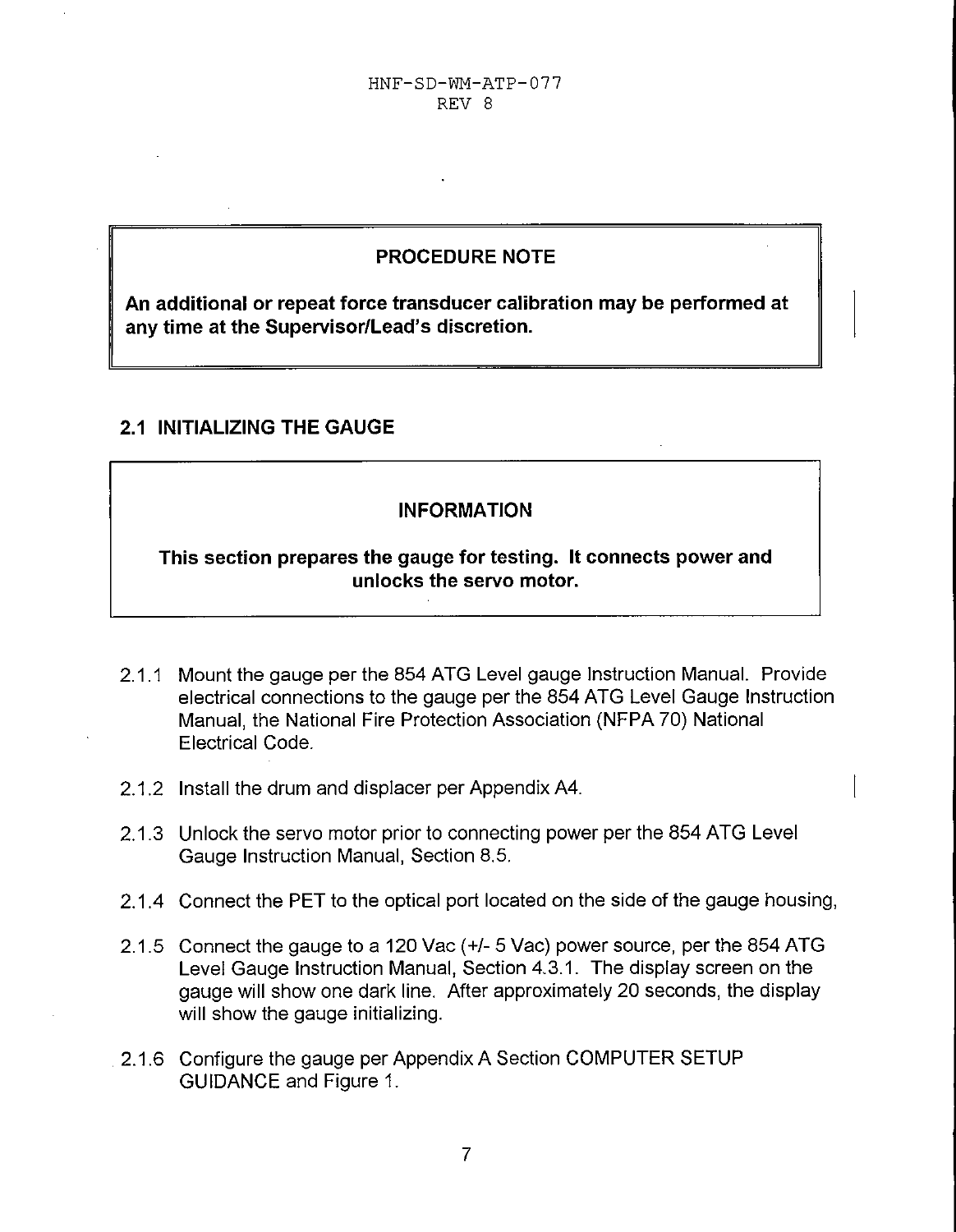2.1.7 In the Logger program, select SEND ITEMS and Ensure F5 equals 1 B/2B; IF NOT, THEN <F5>, 1 B<ENTER>, 2B <ENTER>.

# 2.2 CHECKING FOR ERROR CODES

#### INFORMATION

Record any errors on the data sheet. Correct the errors, or enter it as an exception. For a list of error codes, see the Enraf 854 ATG Level Gauge Instruction Manual.

- 2.2.1 Enter Command [EP] = "XPU error code". Verify that EPOOO is displayed. RECORD VERIFICATION in the data sheet.
- 2.2.2 Enter Command [ES] = "SPU error code". Verify that ESOOOO is displayed. RECORD VERIFICATION in the data sheet.

#### **2.3** TESTING THE LEVEL GAUGE OPERABILITY

#### INFORMATION

This section enters data into the memory of the level gauge. These values place the gauge into generic configuration for use in any tank.

2.3.1 Enter Command [UN]. This command unlocks the gauge and allows the displacer to move downward to the floor or other hard surface.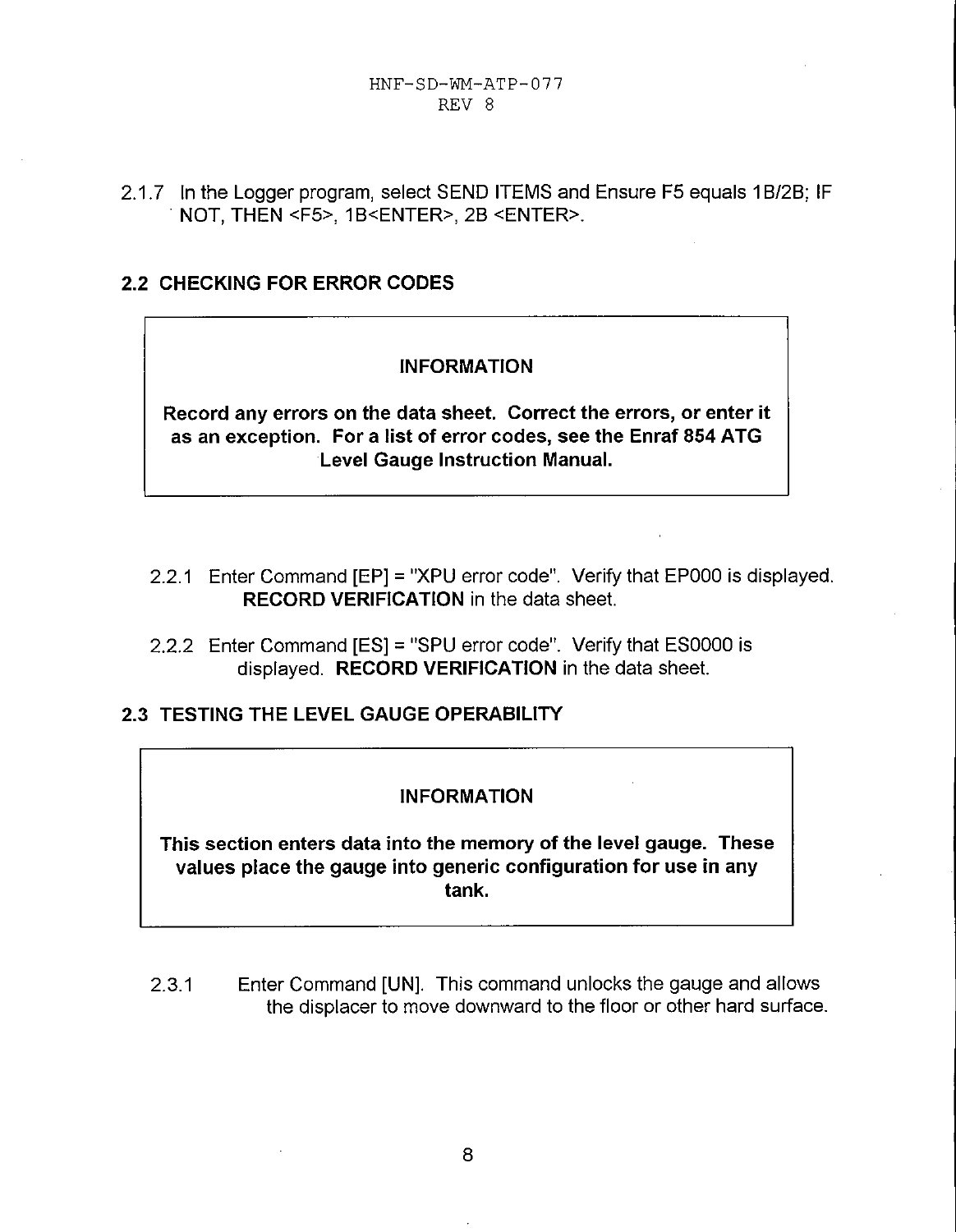# NOTE:

If the displacer does not move downward, check to make sure that the drum moves freely on the bearings. If the drum does not move freely, perform the drum bearing removal/reconditioning procedure

in Appendix B. After drum bearing reconditioning or force transducer re-calibration, perform step 2.3.1 again. Document the drum bearing reconditioning or force transducer re-calibration as an exception.

- 2.3.2 Enter Command [W2=ENRAF2]. This command enters protection level 2.
- 2.3.3 Enter the following parameters into the gauge. **VERIFY** proper parameter entry and RECORD VERIFICATION that all parameters were entered correctly:
- **e**  [TT=+00900.00] ("TANK TOP" parameter)
- *0*  [UR=+00900.00] ("UPPER REFERENCE" parameter)
- *0*  [MH=+00890.00] ("MOTOR HIGH" parameter)
- **e**  [MZ=+00880.00] ("LOCK TEST LIMIT" parameter)
- **e**  [HH=+00870.00] ("HIGH HIGH ALARM' parameter)
- **e**  [HA=+00860.00] ("HIGH ALARM' parameter)
- **e**  [LA=+00006.00] ("LOW ALARM" parameter)
- **e**   $[LL=+00003.00]$  ("LOW LOW ALARM" parameter)
- **e**  [ML=+00001.00] ("MOTOR LIMIT SWITCH LOW' parameter)
- *0*  [RL=+00850.00] ("REFERENCE LEVEL" parameter)
- 2.3.4 Enter command [AR]. This command directs the gauge to accept the current value for "RL".
- 2.3.5 Enter command [EX]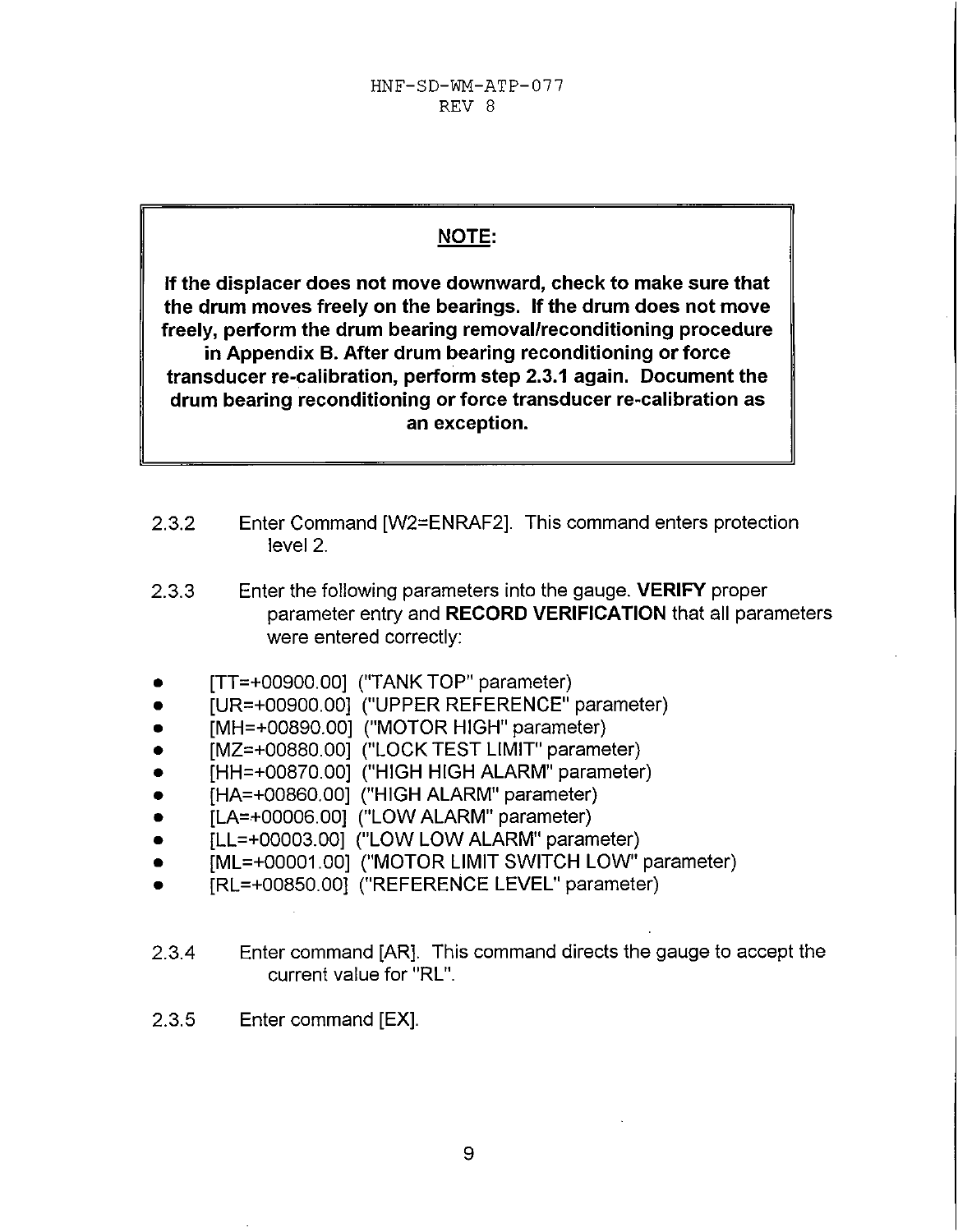# NOTE:

<span id="page-12-0"></span>**Prior to executing step 2.3.6, verify that the opening to the gauge flange is blocked so that the displacer cannot be raised up into the drum housing.** 

- 2.3.6 Enter Command [CAI. This command raises the displacer. Verify that the displacer raises up to the gauge flange and stops. **RECORD VERIFICATION** in the data sheet.
- 2.3.7 Enter Command [UN].
- 2.3.8 After the gauge stabilizes, verify that the level reading in the gauge LCD display is reading within 0.10 inches of the RL value programmed in step 2.3.3. **RECORD VERIFICATION** in the data sheet.
- 2.3.9 Enter command [TG]. This command tests the gauge
- 2.3.10 Verify that the displacer rises a couple of inches and then goes back down to the RL. **RECORD VERIFICATION** in the data sheet.

# **2.4 DRUM CIRCUMFERENCE VERIFICATION**

- 2.4.1 Enter Command [DC]. This command displays the preprogrammed drum circumference. **RECORD** this value on the data sheet.
- 2.4.2 **RECORD** the drum circumference value engraved on the wire drum.
- 2.4.3 Verify that the drum circumference value displayed (DC) is the same as the value for the Drum circumference found engraved on the wire drum. **If**  the Drum Circumference value engraved on the wire drum does not exactly match the preprogrammed Drum Circumference (DC) value, **perform** steps 2.4.3 through 2.4.5, **otherwise** go to step 2.5. Note that display on computer is in meters, and engraved value is in millimeters.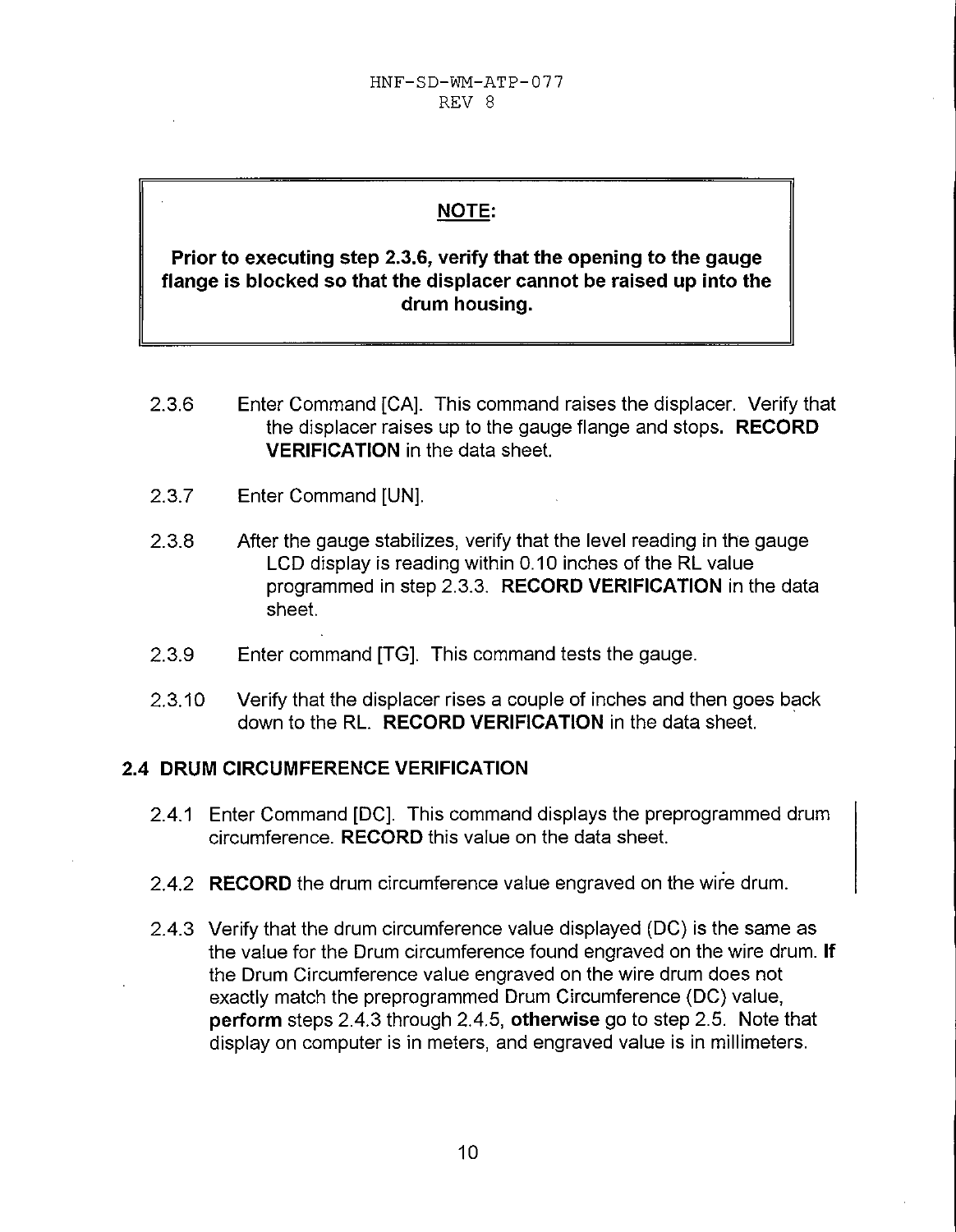# NOTE:

<span id="page-13-0"></span>This value is displayed in scientific notation.

The value will look like "DC=+.33000000E+00".

- 2.4.4 Enter Command [W2=ENRAF2].
- 2.4.5 Enter Command [DC=+.XXXXXXXXE+00]. The value for XXXXXXXX is the Drum Circumference value engraved on the wire drum. RECORD the value in the data sheet.
- 2.4.6 Enter command [EX]

# 2.5 DISPLACER WEIGHT VERIFICATION AND FORCE TRANSDUCER **CALIBRATION**

# CAUTION

When removing and replacing weights, displacers and snaps, be sure disconnect power and lock the motor lock, maintain a small amount of tension on the wire, then unlock the motor lock and connect power to continue. This protects the force transducer from damage.

# NOTE

The [UN] command may need to be used instead of [CAI in order to raise the lighter test weights.

2.5.1 Raise the displacer to approximately 6" below the gauge flange by entering command [CA]. To stop the displacer, enter command [FR].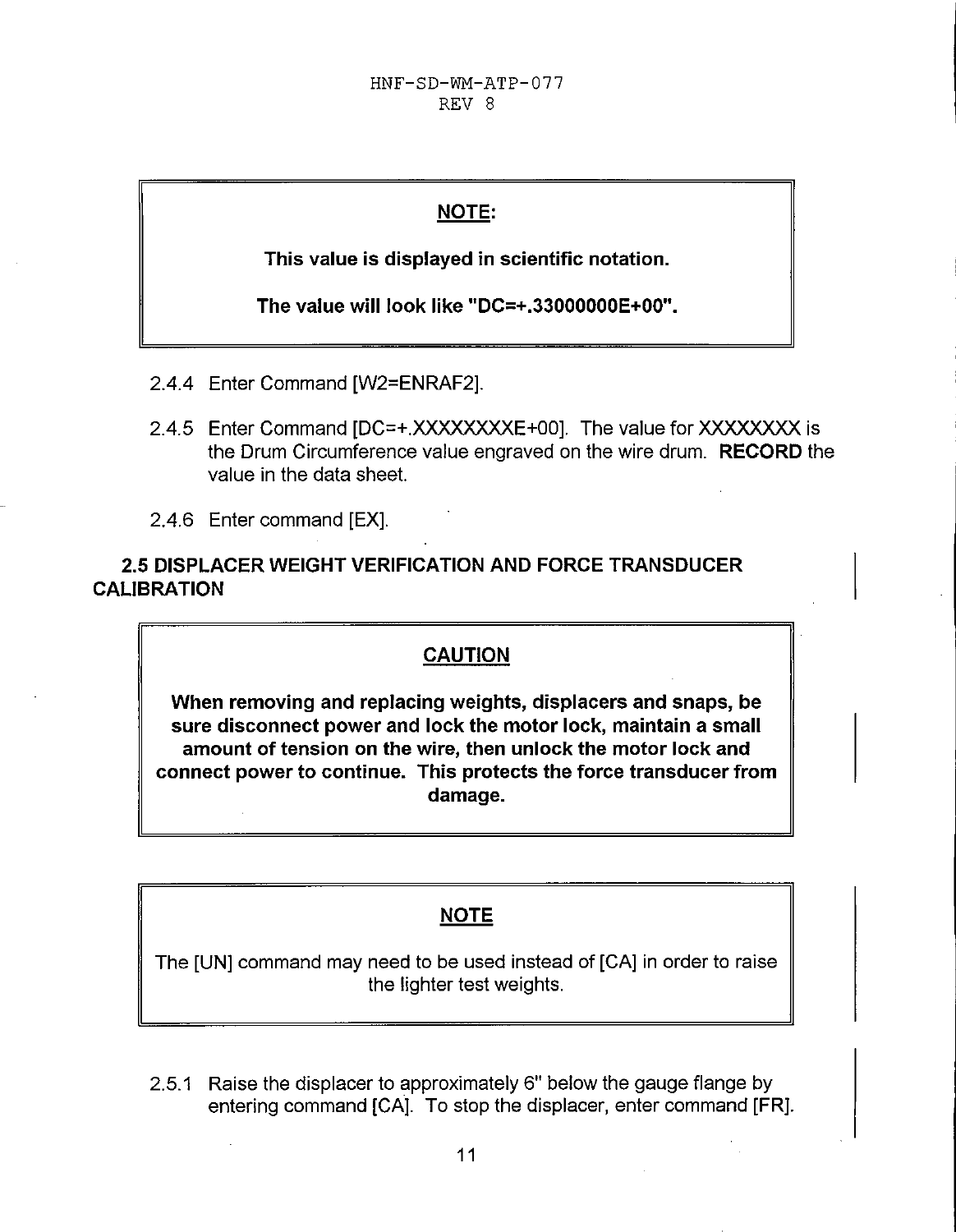- 2.5.2 Enter command [W2=ENRAF2]
- 2.5.3 Enter command [VVT=DDD]. This command disables the "wire-rupture'' protection.
- 2.5.4 Remove the displacer and snap from the measuring wire.
- 2.5.5 Attach the 25 gram weight to the measuring wire loop. The 25 gram weight is the smallest of weights in the set and has two hooks.
- 2.5.6 Enter command [BT]. This command activates a BALANCE TEST. The BALANCE TEST will take approximately five minutes to complete.
- 2.5.7 After "FR' appears in the gauge's LCD display, PET display or computer display, enter command [BF]. This command will display the frequency measured during the BALANCE TEST. **Record** this frequency (FO) on the data sheet.
- 2.5.8 Attach the 75 gram weight to the 25 gram weight. The 75 gram weight is the second smallest in the set. Note: If there is insufficient room for the test weights to move downward (approximately 12"), perform step 2.5.1 to raise the test weights.
- 2.5.9 Repeat steps 2.5.6 and 2.5.7. **Record** the frequency (FI) on the data sheet.
- 2.5.10 Remove the 75 gram weight and attach the 150 gram weight to the 25 gram weight. The 150 gram weight is the second largest weight in the set. Note: If there is insufficient room for the test weights to move downward (approximately 12"), perform step 2.5.1 to raise the test weights.
- 2.5.1 1 Repeat steps 2.5.6 and 2.5.7. **Record** the frequency (F2) on the data sheet.
- 2.5.12 Remove the 150 gram weight and attach the 225 gram weight to the 25 gram weight. The 225 gram weight is the largest weight in the set. Note: If there is insufficient room for the test weights to move downward (approximately 12"), perform step 2.5.1 to raise the test weights.
- 2.5.1 3 Repeat steps 2.5.6 and 2.5.7. **Record** the frequency (F3) on the data sheet.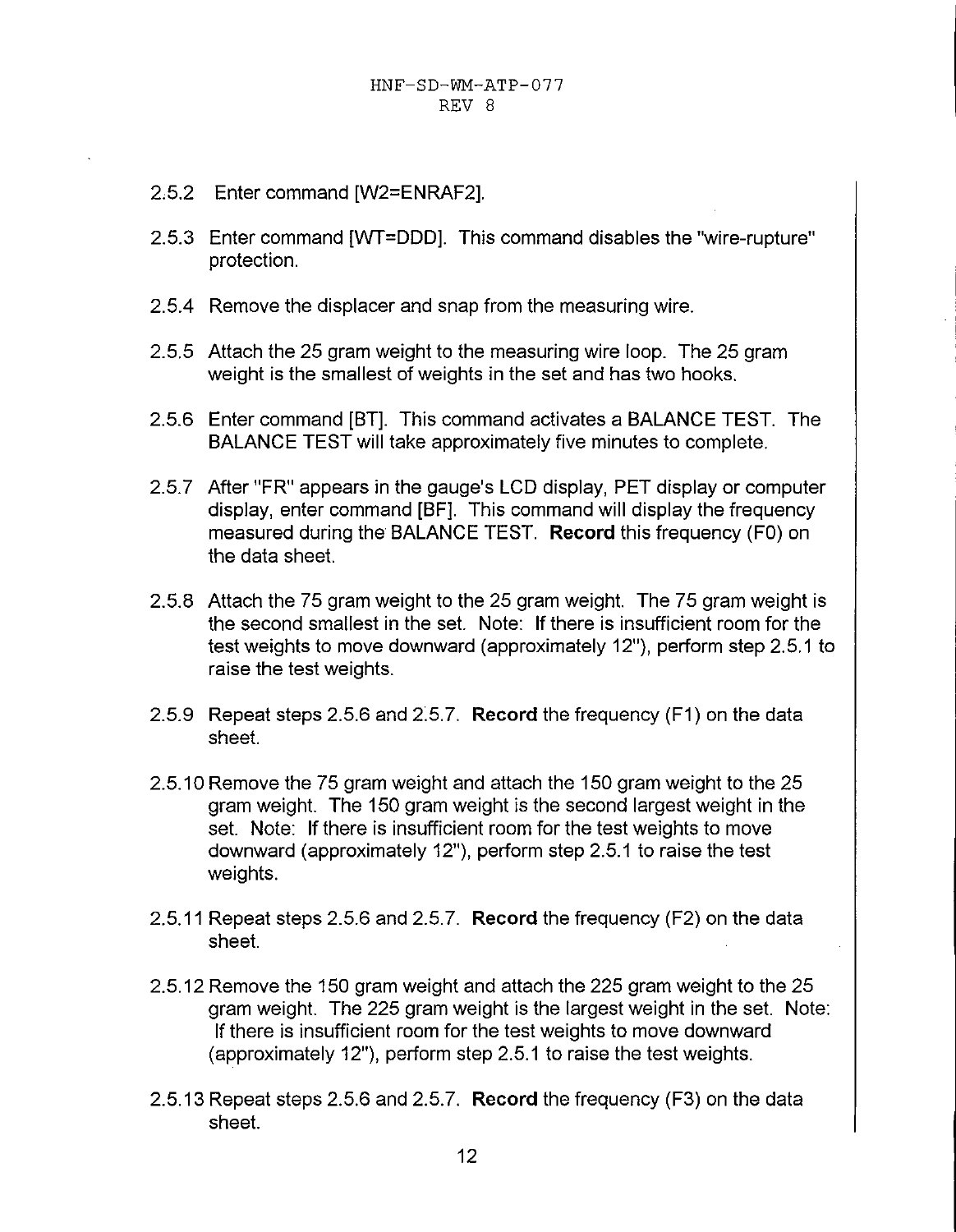- 2.5.14 Enter command [W2=ENRAF2].
- 2.5.15 Enter command [F0=+.XXXXXXXXE+XX]. This command re-programs frequency 0. The value of FO is the value obtained in step 2.5.7.
- 2.5.16 Repeat step 2.5.15 for frequencies FI, F2 and F3. The values for FI, F2 and F3 are the values obtained in steps 2.5.9, 2.5.11 and 2.5.13 respectively.
- 2.5.17 Enter command [WT=EDE]. This command enables the "wire-rupture'' protection.
- 2.5.18 Enter command [EX]
- 2.5.19 Enter command [CA].
- 2.5.20 After the test weights rise a few inches, enter command [FR]. This command stops the test weights.
- 2.5.21 Remove the 25 gram test weight, leaving the 225 gram test weight installed (the snap is not installed at this point).
- 2.5.22 Enter command [MF]. This command measures the motor frequency
- 2.5.23 After "FR' appears in the gauge's LCD display, PET display or computer display, enter command [WQ]. This command measures the weight of the test weight. **RECORD** the WQ value in the data sheet.
- 2.5.24 Verify that the difference between the WQ value & 225 is within +/- 3 grams. **RECORD** the value on the data sheet.
- 2.5.25 If the value recorded in 2.5.24 is greater than 3 grams or less than -3 grams, contact cognizant engineer for assistance and proceed as directed.

I

I

I

- 2.5.26 **RECORD** the weight engraved on the displacer.
- 2.5.27 Remove the test weight and install the displacer and snap.
- 2.5.28 Enter command [MF] and wait for "FR" to appear in the display.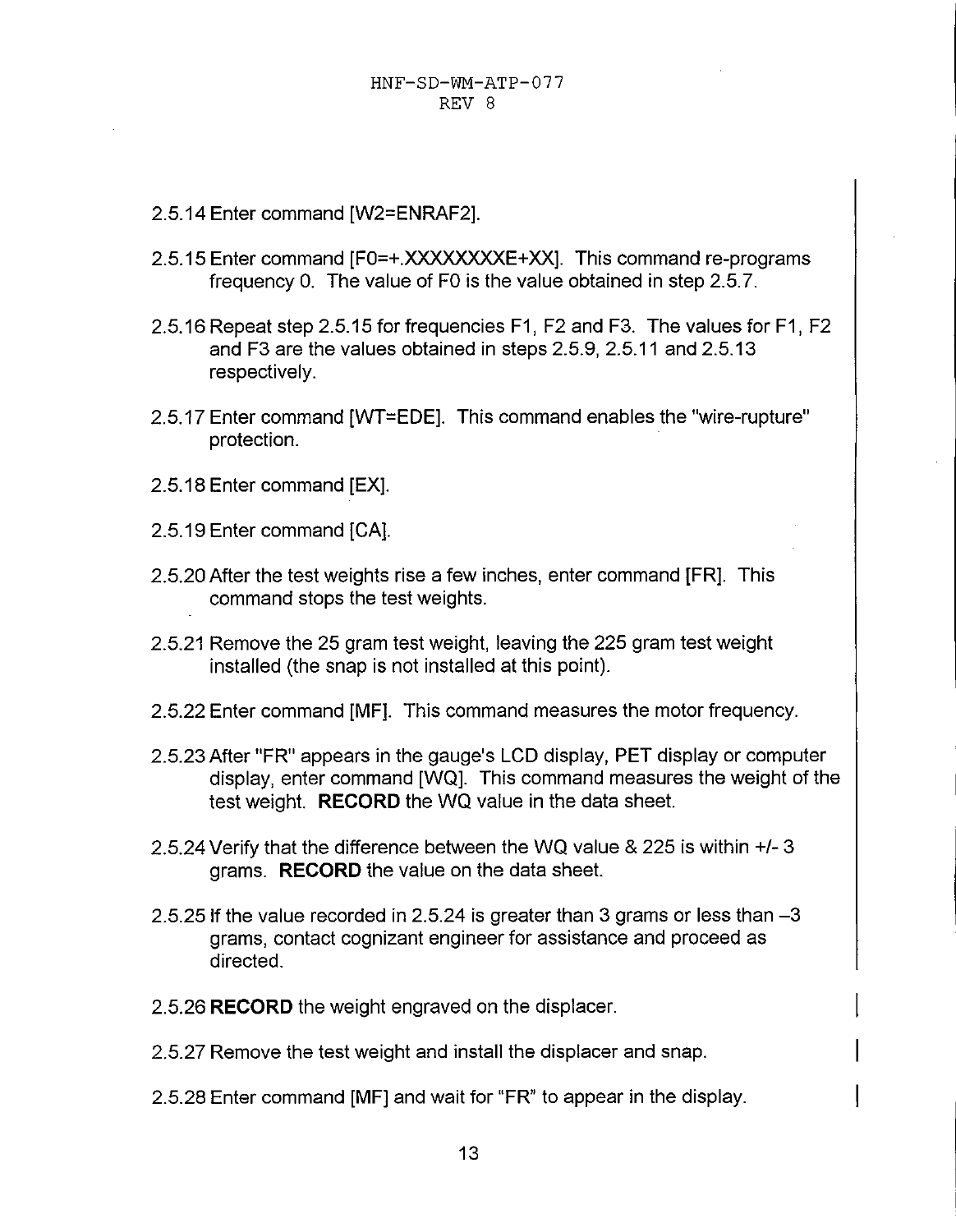- <span id="page-16-0"></span>2.5.29 Enter command [WQ] and **RECORD** on the data sheet. I
- **2.5.30VERlFY** that the WQ value for the displacer and its engraved weight match to within *+I-* 6 grams by subtracting the WQ value from the engraved value and **RECORD** the value on the data sheet.
- 2.5.31 If the value recorded in 2.5.30 is greater than 6 grams or less than -6 grams, contact the cognizant engineer and proceed as directed (the engrave displacer weight may be incorrect, the force transducer may be damaged or may need to be recalibrated).

# **2.6 TRANSPORTING THE LEVEL GAUGE**

# **CAUTION**

**This section prepares the gauge for transport. The motor must be locked to prevent possible damage to the force transducer.** 

- 2.6.1 If the level gauge display is not in FORMAT B (see the 854 ATG Level Gauge Instruction Manual, Figure *7.3),* enter command [WI =ENRAFI]. Once in Protection Level 1, enter command [DF=B] (this command switches the gauge to display format **B).** Enter command [EX].
- 2.6.2 If using a computer for the testing, log the gauge data onto the computer (see Appendix A, Section LOGGING GAUGE DATA ONTO COMPUTER).
- 2.6.3 Disconnect the gauge from the power source
- 2.6.4 "Lock" the servo motor, per the 854 ATG Level Gauge Instruction Manual, Section 8.5, prior to transporting the gauge. **RECORD VERIFICATION**  motor is locked.
- 2.6.5 Remove the drum snap and displacer, per Appendix A5, prior to transporting the gauge.
- 2.6.6 Transport gauge as needed.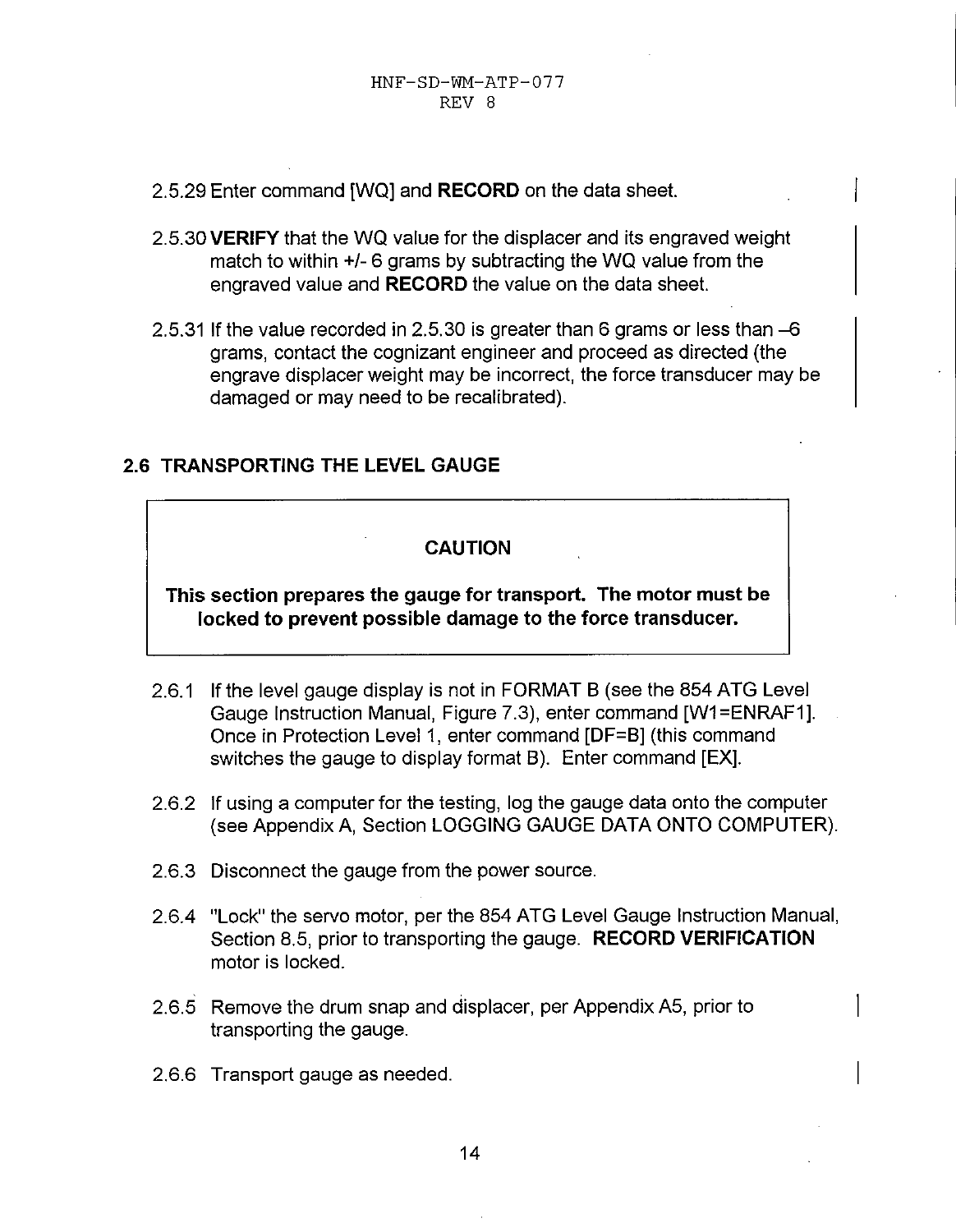# <span id="page-17-0"></span>**2.7 DATA**

2.7.1 Mail a copy of the completed data sheets, vender information, and copy of the log file to the Enraf cognizant engineer.

I

I

I

2.7.2 Vendor information received with the gauge is to be retained and appended to CVI #31560 by the cognizant engineer

# **3.0 EXCEPTIONS TO ACCEPTANCE TEST**

Exceptions to the test are dispositioned and agreed to by all witnesses or their organizational delegate. Actions taken regarding disposition are noted on the "Exception to Acceptance Test" sheet. Typical dispositions are:

- Test approved with exception (i.e., rerun of the acceptance test unnecessary).
- Entire acceptance test to be repeated after the discrepancy has been corrected.
- ATP step(s) affected to be repeated after the discrepancy has been corrected.

# **4.0 TEST DATA MANAGEMENT**

The test data shall be entered on the attached data sheets. Witness signatures at the bottom of the data sheet indicates that the witness agrees to the accuracy of the data recorded and comparisons made.

Upon successful completion of testing activities, the Test Witnesses will sign the master copy of the DATA SHEETS. An appropriate "Acceptance Test Report" shall be generated to publish the results of testing activities.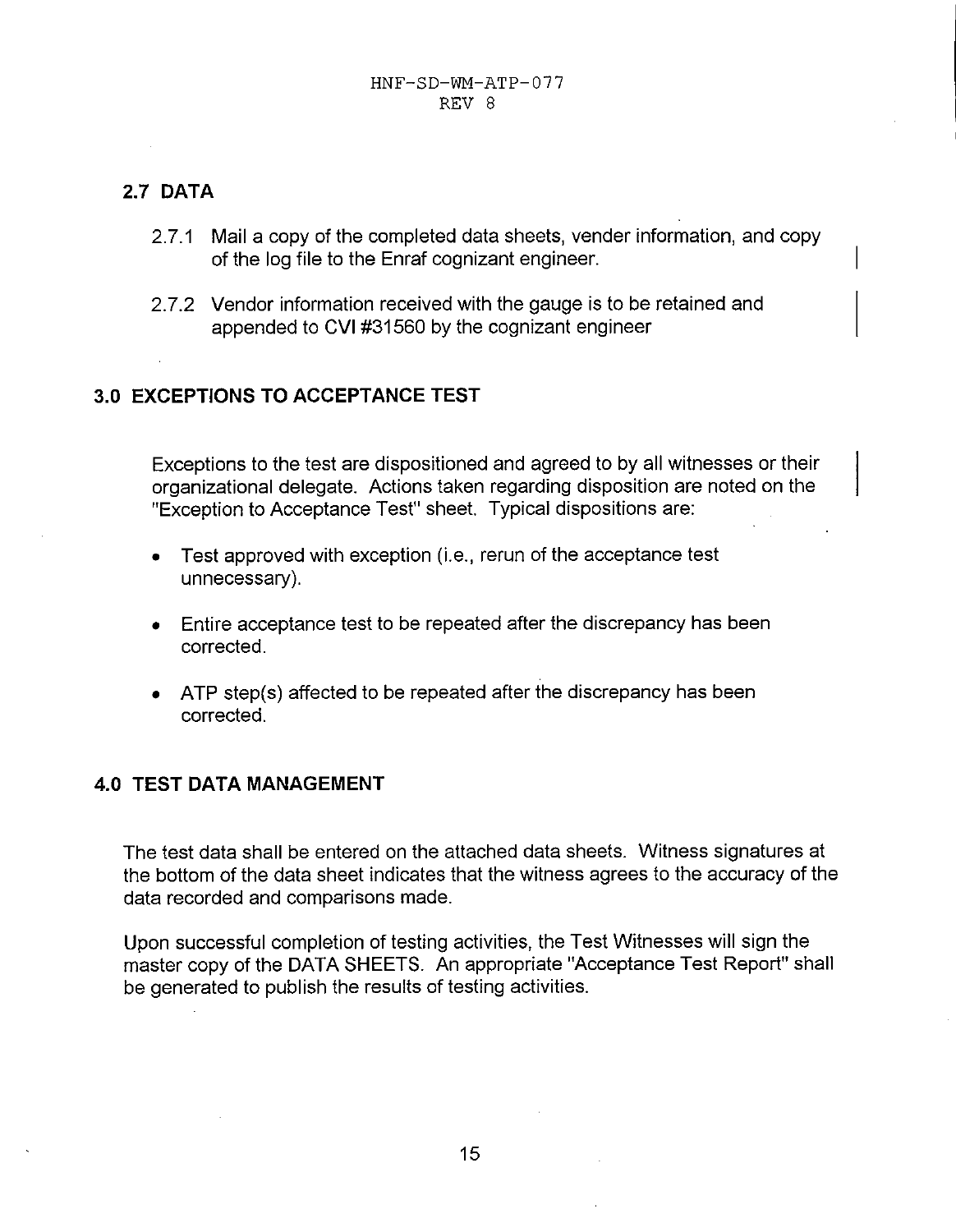# <span id="page-18-0"></span>**4.1 ACCEPTANCE TEST REPORT GUIDANCE**

The data sheets, which are completed during the testing activities, will be included in the Acceptance Test Report. If additional gauges are tested using this procedure, a different data sheet will be used for each gauge and added to the ATR as a revision.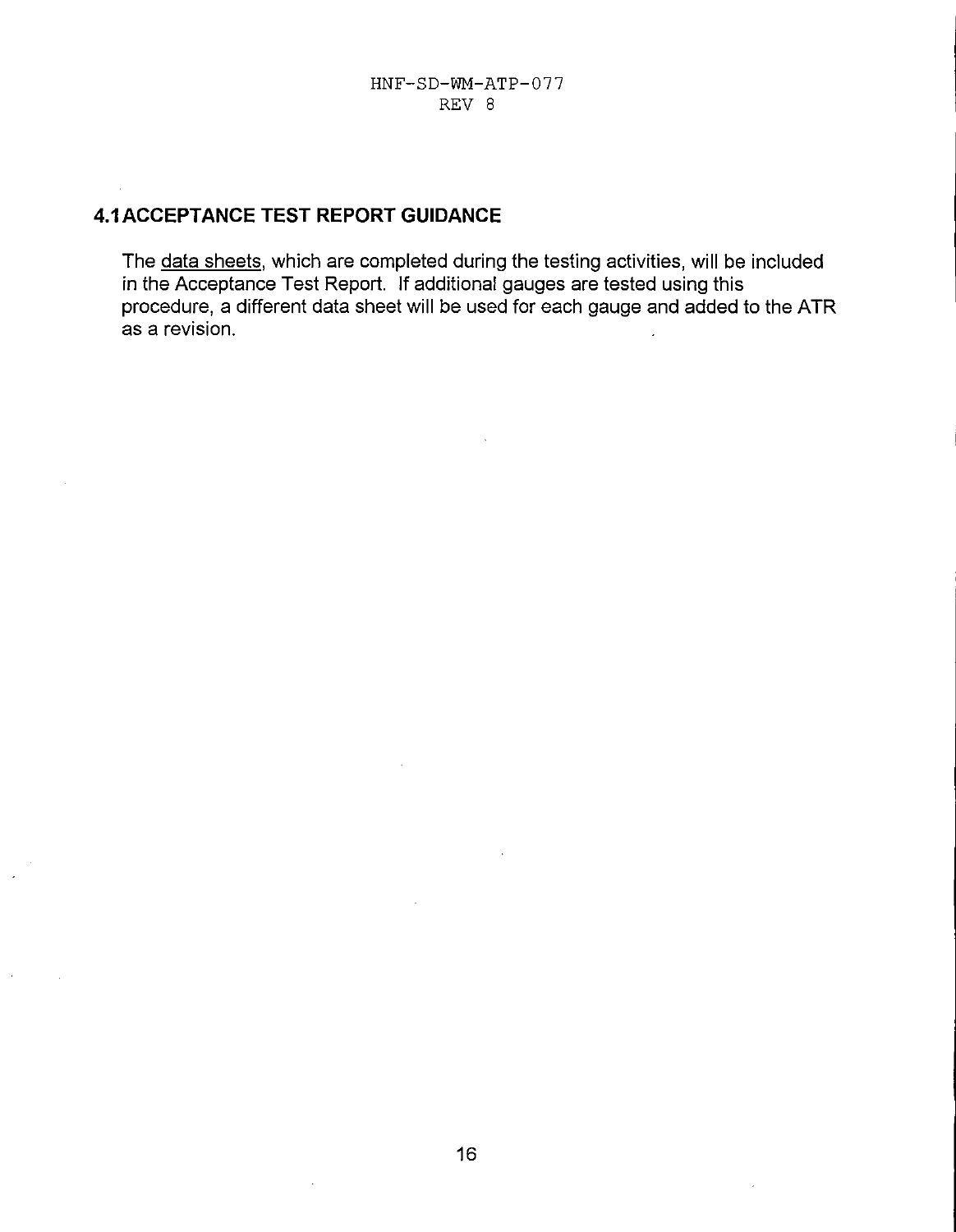#### HNF-SD-WM-ATP-077 REV *8*

|           | <b>TEST EXECUTION DATA SHEET</b>    |                                 |                           | Pace 1 of 2   |                        |
|-----------|-------------------------------------|---------------------------------|---------------------------|---------------|------------------------|
| Date:     |                                     | <b>Tank Number:</b>             |                           |               | <b>Gauge Part No.:</b> |
|           | <b>Gauge Serial Number:</b>         |                                 | <b>Test Performed by:</b> |               |                        |
| Rã<br>83. | Audone                              | <b>Expected Value</b>           | <b>AGNETIVET NE</b>       | A             | Comment                |
| 2.2.1     | EP                                  | <b>EP000</b>                    |                           |               |                        |
| 2.2.2     | <b>ES</b>                           | <b>ES0000</b>                   |                           |               |                        |
| 2.3.3     | <b>PARAMETERS</b>                   | <b>All Entered</b><br>Correctly |                           |               |                        |
| 2.3.6     | CA                                  | Displacer raises                |                           | $\mathcal{L}$ |                        |
| 2.3.8     | <b>RL</b>                           | $850 + .10$                     |                           |               |                        |
| 2.3.10    | <b>RL</b>                           | $850 + .10$                     |                           |               |                        |
| 2.4.1     | DC programmed                       | As read                         |                           |               |                        |
| 2.4.2     | DC engraved                         | As read                         |                           |               |                        |
| 2.4.5     | New DC                              | DC engraved                     |                           |               |                        |
| 2.5.7     | F <sub>0</sub>                      | As read                         |                           |               |                        |
| 2.5.9     | F <sub>1</sub>                      | As read                         |                           |               |                        |
| 2.5.11    | F <sub>2</sub>                      | As read                         |                           |               |                        |
| 2.5.13    | F <sub>3</sub>                      | As read                         |                           |               |                        |
| 2.5.23    | WQ test weight                      | $225 \pm 3$ grams               |                           |               |                        |
| 2.5.24    | WQ - 225                            | $+/-3$ grams                    |                           |               |                        |
| 2.5.26    | Displacer Weight<br>Engraved/marked | As read                         |                           |               |                        |
| 2.5.29    | <b>WQ Displacer</b>                 | As read                         |                           |               |                        |
| 2.5.30    | $\overline{(2.5.29)} - (2.5.26)$    | $+/-$ 6 grams                   |                           |               |                        |
| 2.6.4     | Motor Locked                        | Locked                          |                           |               |                        |

### **Test Witnesses:**

**Supervisor/Lead Date Date Quality Control Date** 

**Instrument Tech. Date** 

 $16$  | 7<br> $4$  8-17.99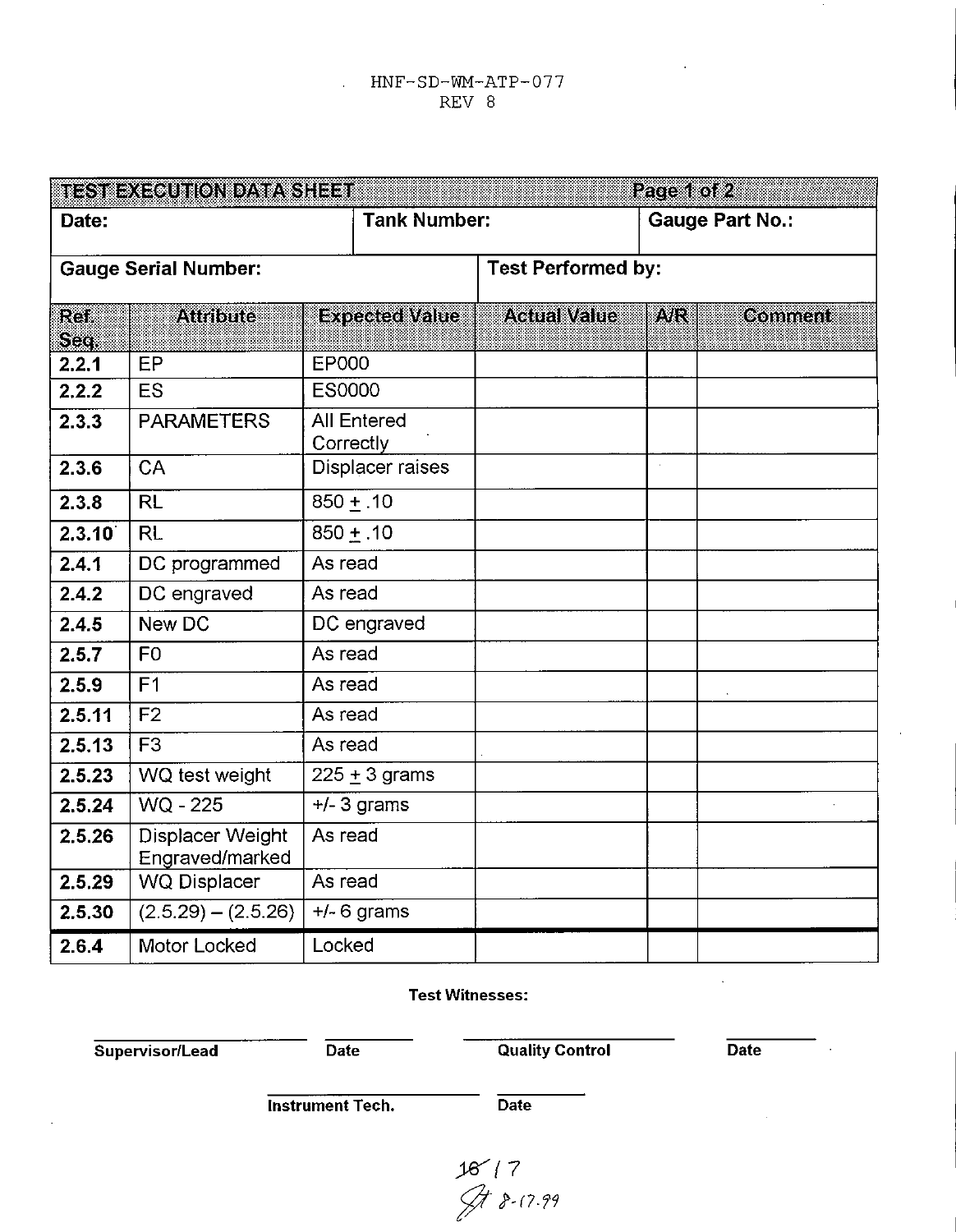

# **EXCEPTIONS DATA SHEET**

Gauge Serial Number:

 $\mathcal{A}^{\pm}$ 

 $\mathcal{A}^{\mathcal{A}}$ 

 $Page$  of  $\_\_$ 

| Paragraph No.     | Description/Disposition               |                                                   |      |
|-------------------|---------------------------------------|---------------------------------------------------|------|
|                   |                                       |                                                   |      |
|                   |                                       |                                                   |      |
|                   |                                       |                                                   |      |
|                   |                                       |                                                   |      |
|                   |                                       |                                                   |      |
|                   |                                       |                                                   |      |
|                   |                                       |                                                   |      |
|                   | <b>TEST APPROVED - NO EXCEPTIONS:</b> | <b>TEST APPROVED - WITH</b><br><b>EXCEPTIONS:</b> |      |
| PIC               | Date                                  | $\overline{PC}$                                   | Date |
| Quality Assurance | Date                                  | Quality Assurance                                 | Date |
| Maintenance       | Date                                  | Maintenance                                       | Date |
|                   |                                       | Cog Engineer                                      | Date |
|                   |                                       |                                                   |      |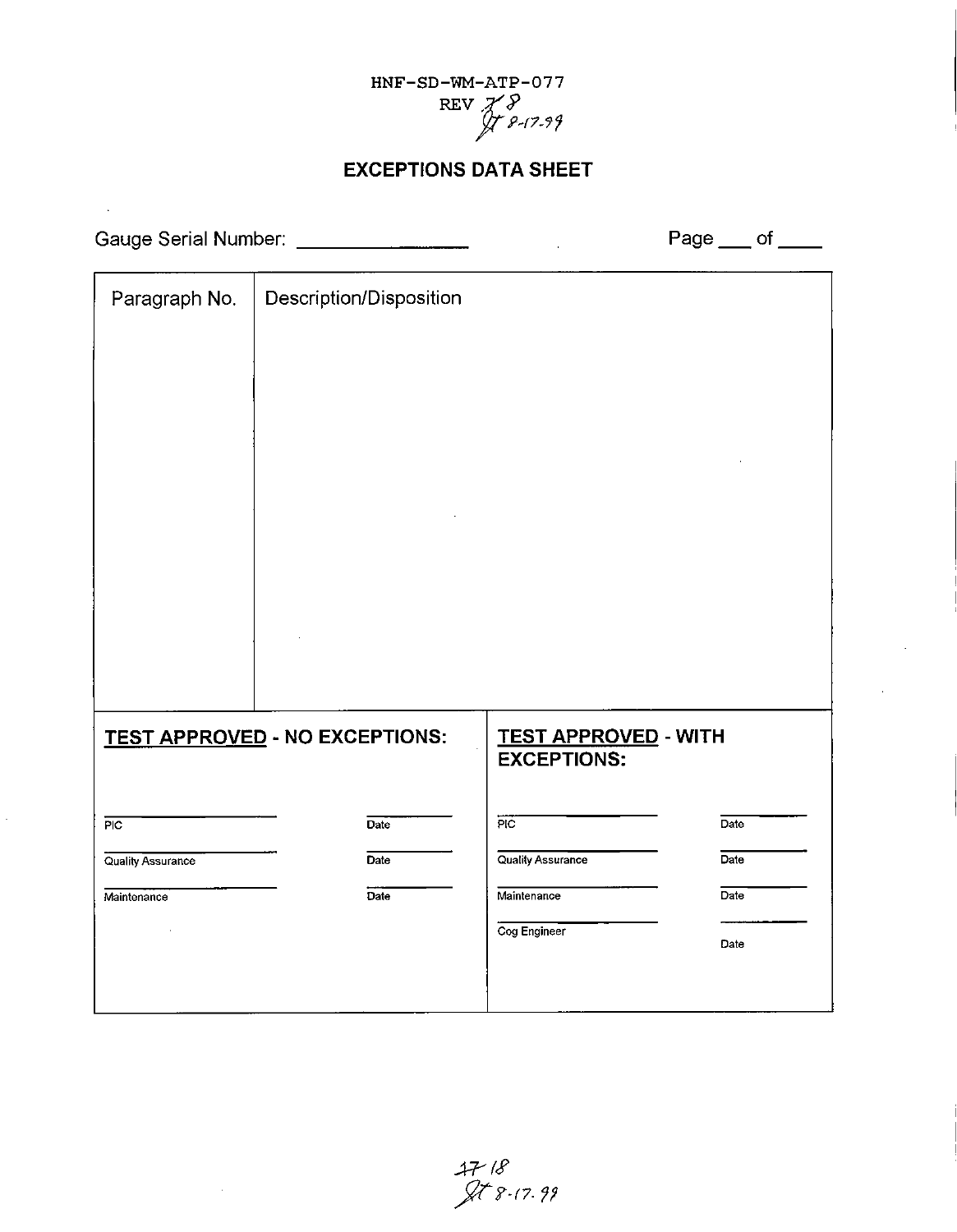**HNF-SD-WM-ATP-077**  REV *28 g-847-97* 

<span id="page-21-0"></span> $\overline{a}$ 

 $\mathcal{L}$ 

 $\ddot{\phantom{a}}$ 

 $\ddot{\phantom{0}}$ 

 $\cdot$ 



**[FIGURE 1](#page-3-0)**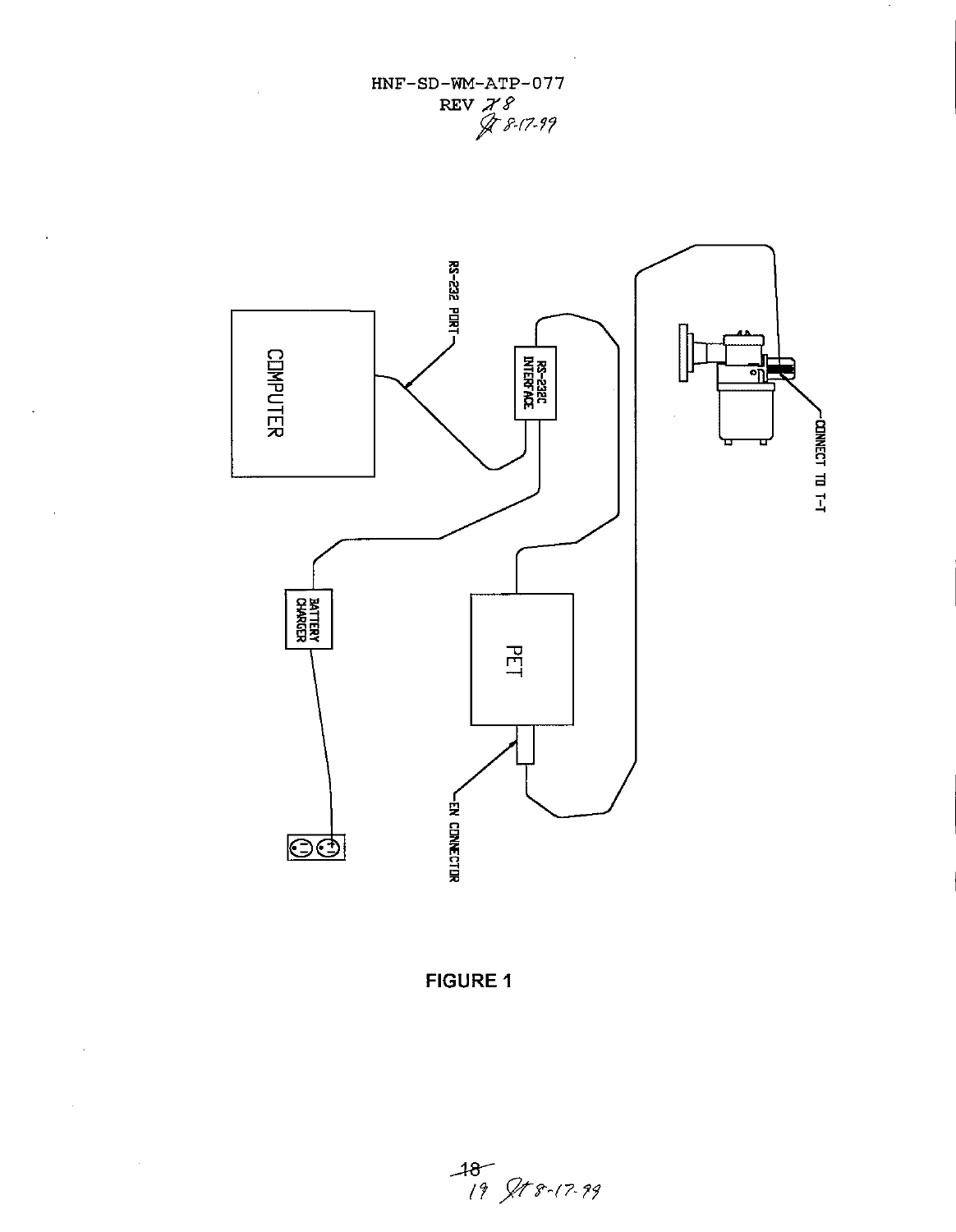**HNF-SD-WM-ATP-077**  REvf8 p *847- 9 9* 

# **APPENDIX A**

- **1. Computer Setup Guidance**
- **2. Changing Level Dimensions**
- **3. Logging Gauge Data onto Computer** 
	- **4. Installing Drum and Displacer**
	- **5. Removing Drum and Displacer**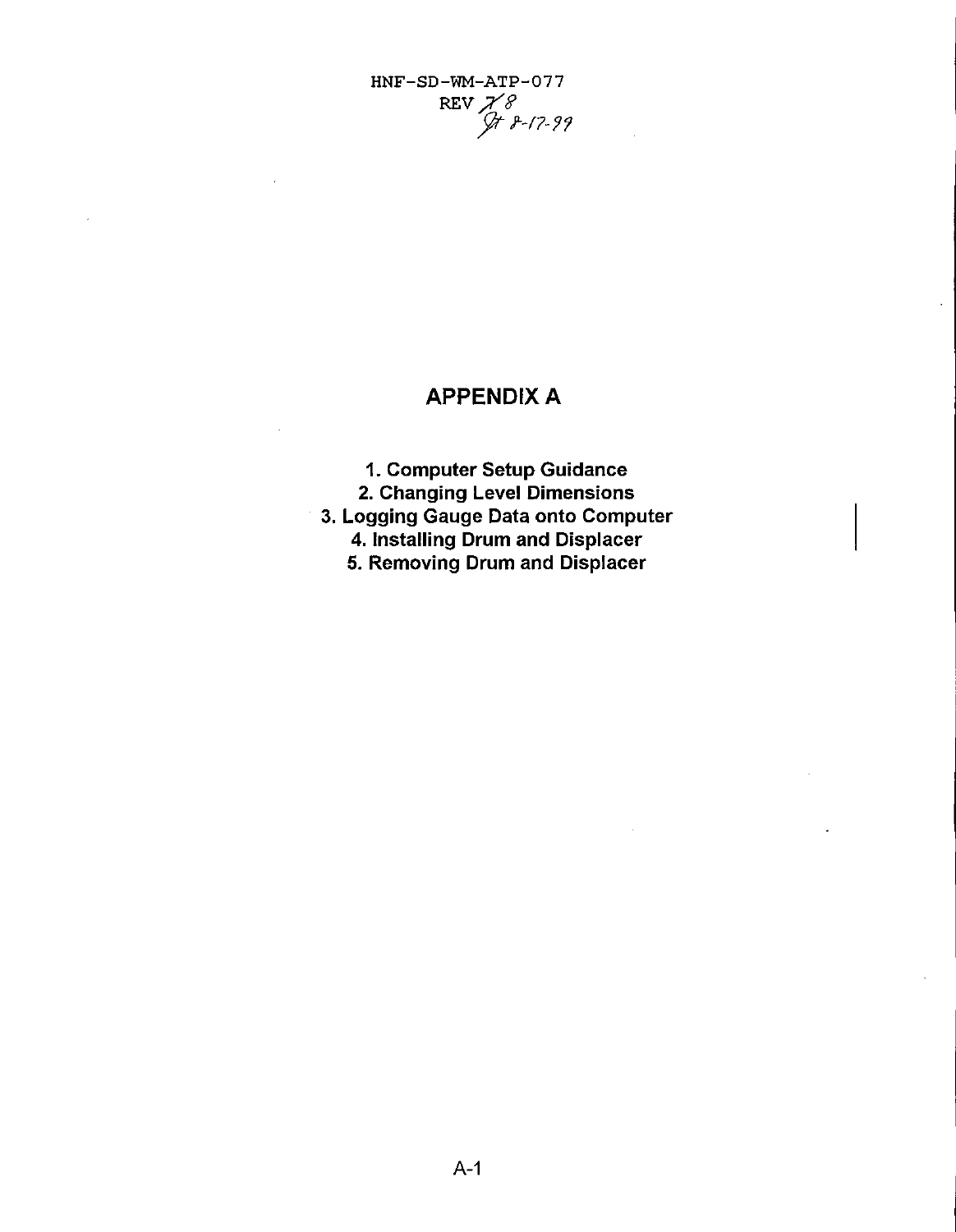### <span id="page-23-0"></span>AI COMPUTER SETUP GUIDANCE:

- 1. Turn PET ON
- 2. Enter the TA command, note the gauge address displayed in the PET display, (i.e. TA05). TURN PET OFF.
- 3. Disconnect the infrared connector, and connect the computer and PET to the gauge per [Figure 1.](#page-21-0) Power up PET/gauge as required.
- 4. Place the PET in SETUP MODE by pressing keys control-esc at the same time.
- 5. Press the down arrow on the PET keyboard until MODE is displayed at the top of the PET display.
	- 6. Press the right arrow until the cursor is underneath RS232.
- 7. Press the down arrow until the display on the PET reads "RS-232 Baudrate".
- 8. Verify (and if necessary correct) the cursor is underneath 1200, each time a 1200 baudrate selection appears.
- 9. Press the down arrow until the PET display reads SETUP MODE, and then press, control-esc at the same time.
- 10. Turn on the computer.
- 11. If in MS-DOS mode, at the c:\> prompt on the computer display, access the logger directory by typing, cd\logger

12. Start the logger program by typing, LOGV18 or selecting the Logger icon in Windows95.

- 13. Use the computer arrow keys and highlight item #I, "Setup system", then press the enterkey.
- 14. Highlight item #4, "Gauge address" and press enter.
- 15. Enter the gauge address noted from step #2 (note the flashing cursor), then press enter.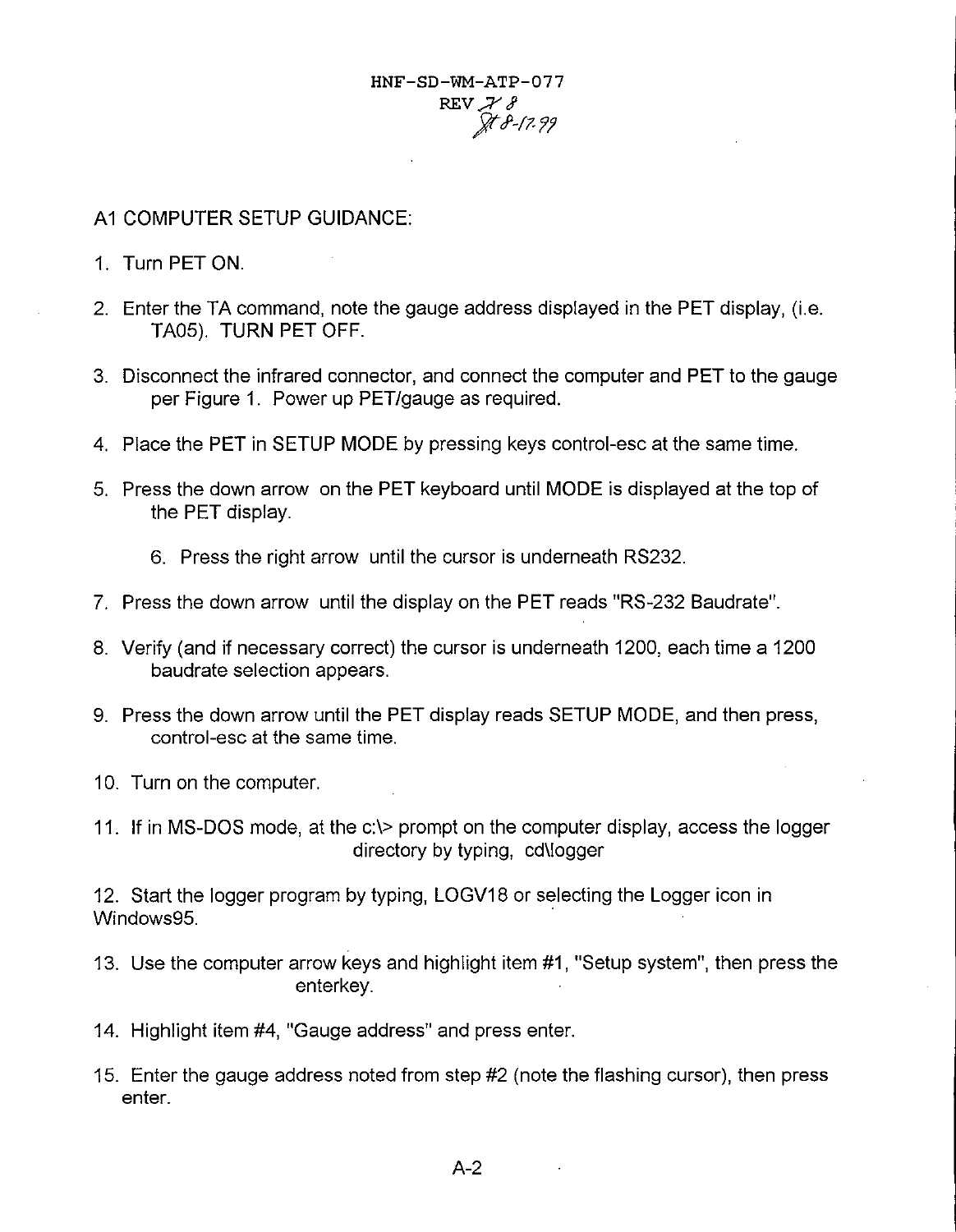HNF-.SD **-WM-ATP-** *0 7 7*  REV  $\mathscr{L}$   $\ell$ *@B-/7- 99* 

<span id="page-24-0"></span>16. Verify that the other parameters shown in the "SETUP MENU" display match the parameters shown below. If the parameters don't match, change them using the procedure in steps 14 and 15.

#### ...................  $S = UPMH1U$

| 1) RS232C port & Baudrate                   | $($ port $1/60$ i 200 Baud.) |
|---------------------------------------------|------------------------------|
| 2) Additionate to every file                | W.                           |
| <b>&amp; ICIL address</b>                   | 30                           |
| *4) Gauge Address                           | OO V                         |
| 5) Max number of records in file LOGV17 CYC | KHOO)                        |
| 6 il Vanie cyclusiile                       | (Koovekong)                  |
| 7 Max number of retries per CIU request     | 13)                          |
| 8) a fineout Old                            | (9 sec )                     |
| 9) Turn around delay                        | $(0, \sec)$                  |
| A) ITEM directory                           | (CNLOGGERNIEMS))             |
| <b>B</b> ) OVC file directory               | (CNLOGGERICYC))              |
| C ) LOG file directory                      | <u>(CNLOGGER LOG)</u>        |
| D) file to Field file directory             | (C.LOGGER) TEY               |
| E) Library directory                        | (CNLOGGERNLIB)               |
| en van Gisk                                 | ΙŴ.                          |
| G ) Return to main menu                     |                              |

- 17. Highlight item #G, "Return to main menu", press enter key.
- 18. A prompt will ask, "Save new setup on disk (y,n)?, type, y for a yes response
- 19. Highlight item #2, "Send items", press enter key.
- 20. Return to section 2.1.7.

### *A2* CHANGING LEVEL DIMENSIONS:

- 1. < ESC> from LOGGER'S "MAIN MENU", enter the "SPECIAL MENU".
- 2. Enter the "CHANGE DIMENSIONS" menu.
- 3. Enter the gauge's "TRANSMISSION ADDRESS" (TA).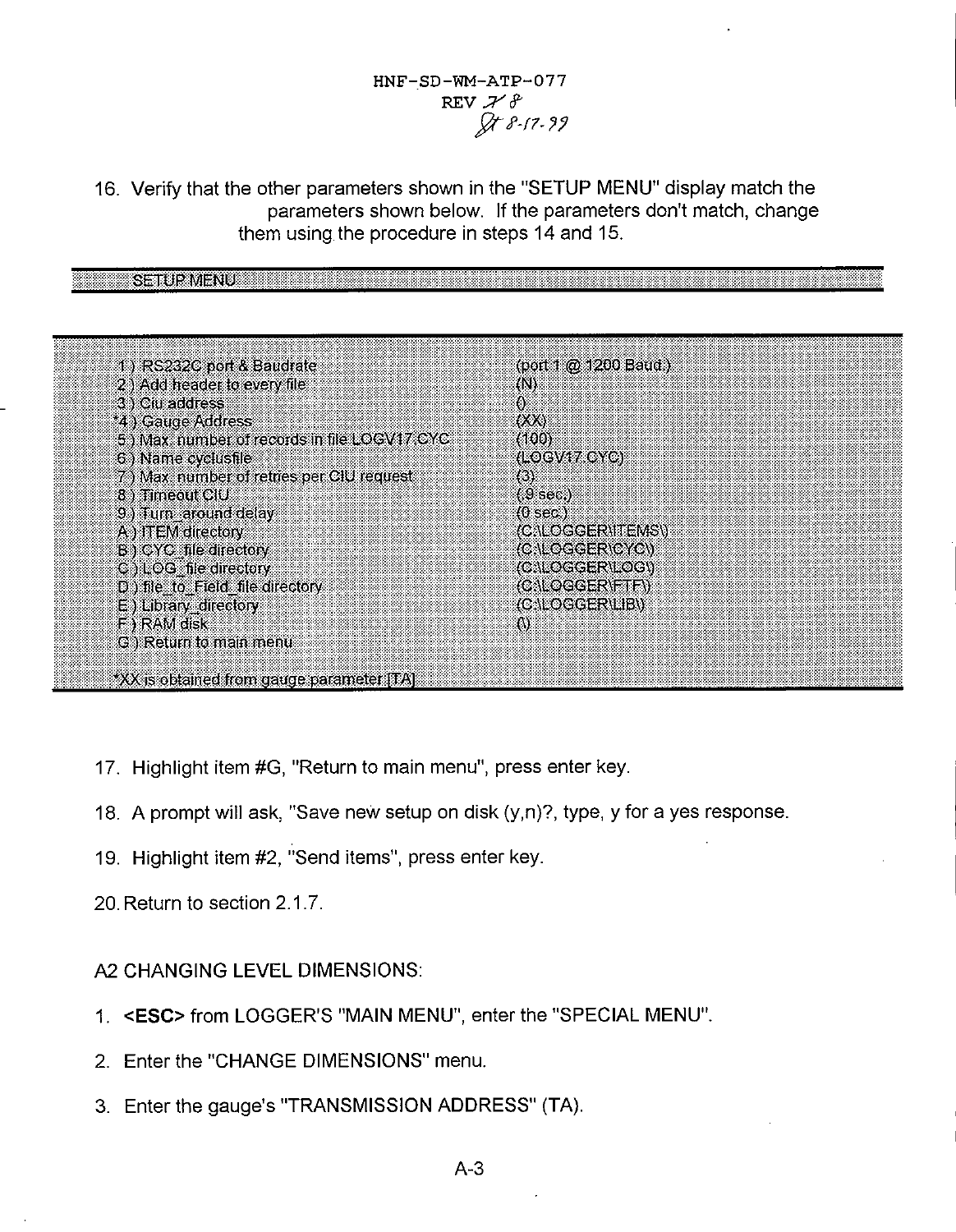- <span id="page-25-0"></span>4. Enter "1) LEVEL DIMENSION (XXXXXX)"
- 5. Enter "TO INCHES"
- 6. Return to the "MAIN MENU"
- 7. Return to "SEND ITEMS"

A3 LOGGING GAUGE DATA ONTO COMPUTER:

- 1. From LOGGERS "MAIN MENU", enter the "SPECIAL MENU".
- 2. Enter "1) GAUGE LOGGING ON DISK'.
- 3. Enter the gauge's "TRANSMISSION ADDRESS" (TA)

A4 INSTALLING DRUM AND DISPLACER:

- 1. Ensure power is disconnected and the motor is locked (locked per 854 ATG Level Gauge Instruction Manual Section 8.5).
- 2. Ensure the drum compartment cover is removed
- 3. Check whether the drum shaft is properly positioned in the drum (not bent)
- 4. If applicable, remove rubber band or tape just enough to expose the end of the wire.
- 5. Attach the snap to the "ring" on the end of the wire. It may be necessary to pry open the snap's hooks with a tool in order to fit the snap onto the ring.
- *6.* Remove the rubber band or tape completely from the drum while holding the wire onto the drum with finger.
- 7. Feed the wire through the neck of the gauge (Figure 8.2 of the 854 ATG Level Gauge Instruction Manual).
- 8. Insert the measuring drum into its bearings.
- 9. Push the drum towards the magnet cap in such a way that the drum shaft meets the magnet cap. Release the drum. Move the drum in and out, ensuring there is slight freeplay.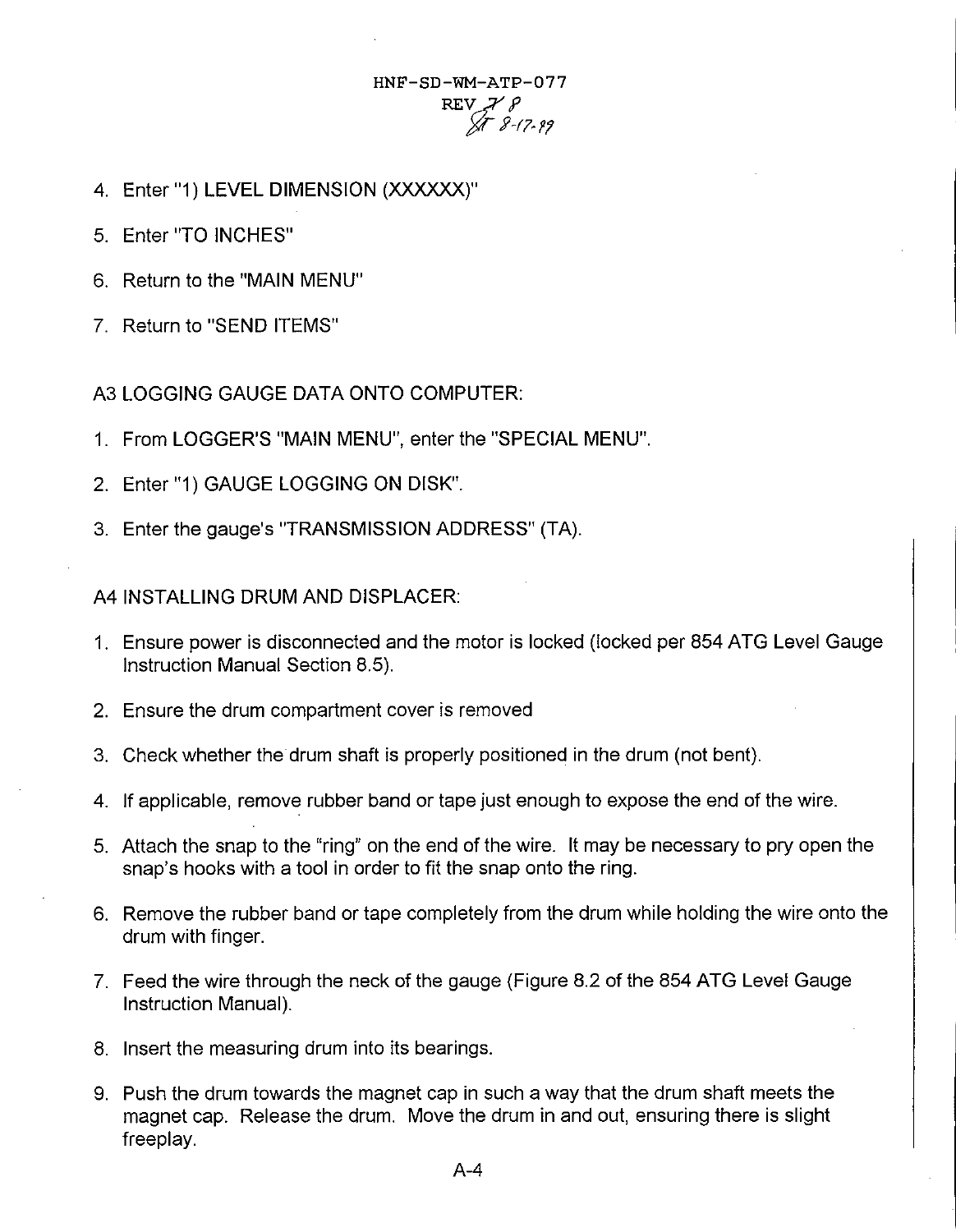**HNF-SD-WM-ATP-077**   $REV$   $\mathcal{V}$   $\beta$ *aR-/Zy?* 

10.Attach a test weight or displacer to the wire as applicable.

11. Re-install drum compartment cover if applicable.

# A5 REMOVE DRUM AND DISPLACER:

- 1. Ensure power is disconnected and the motor is locked (locked per 854 ATG Level Gauge Instruction Manual Section 8.5).
- 2. Ensure the drum compartment cover is removed
- 3. Remove any test weights or displacer installed, leaving or installing the snap.
- 4. Slowly, remove the drum from the drum shaft, re-wrapping the wire into the grooves.
- 5. Secure wire onto drum with tape or rubber band.
- 6. Place drum into its Styrofoam shipping box and secure as needed.

7. Ensure outsided strophan box is marked for  $115$  *despration*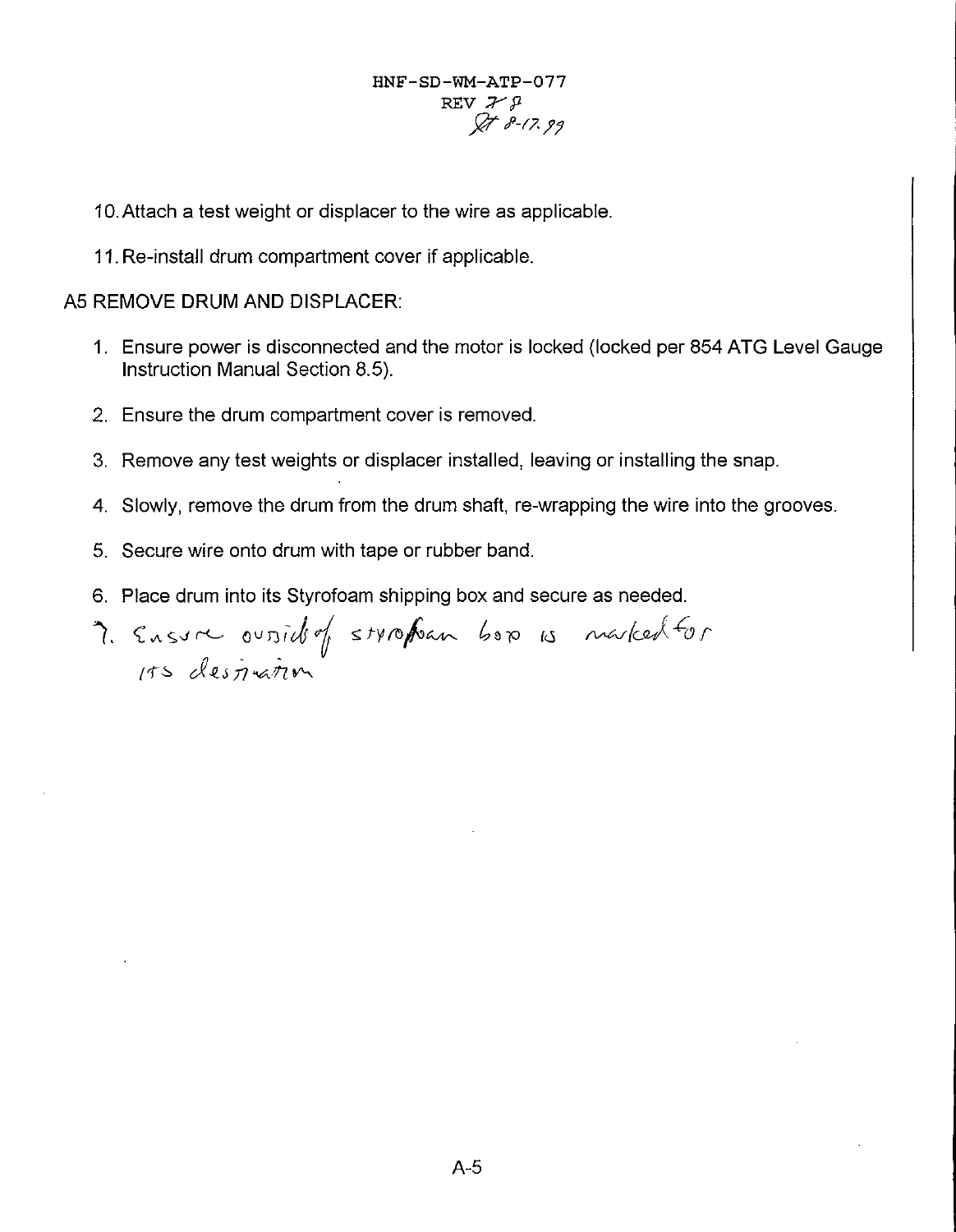**HNF-SD-WM-ATP-077 REV**  $\cancel{\mathcal{F}}$   $\cancel{\mathcal{P}}$ *p247.79* 

# **APPENDIX B**

Drum Bearing Removal/Conditioning

 $\bar{z}$